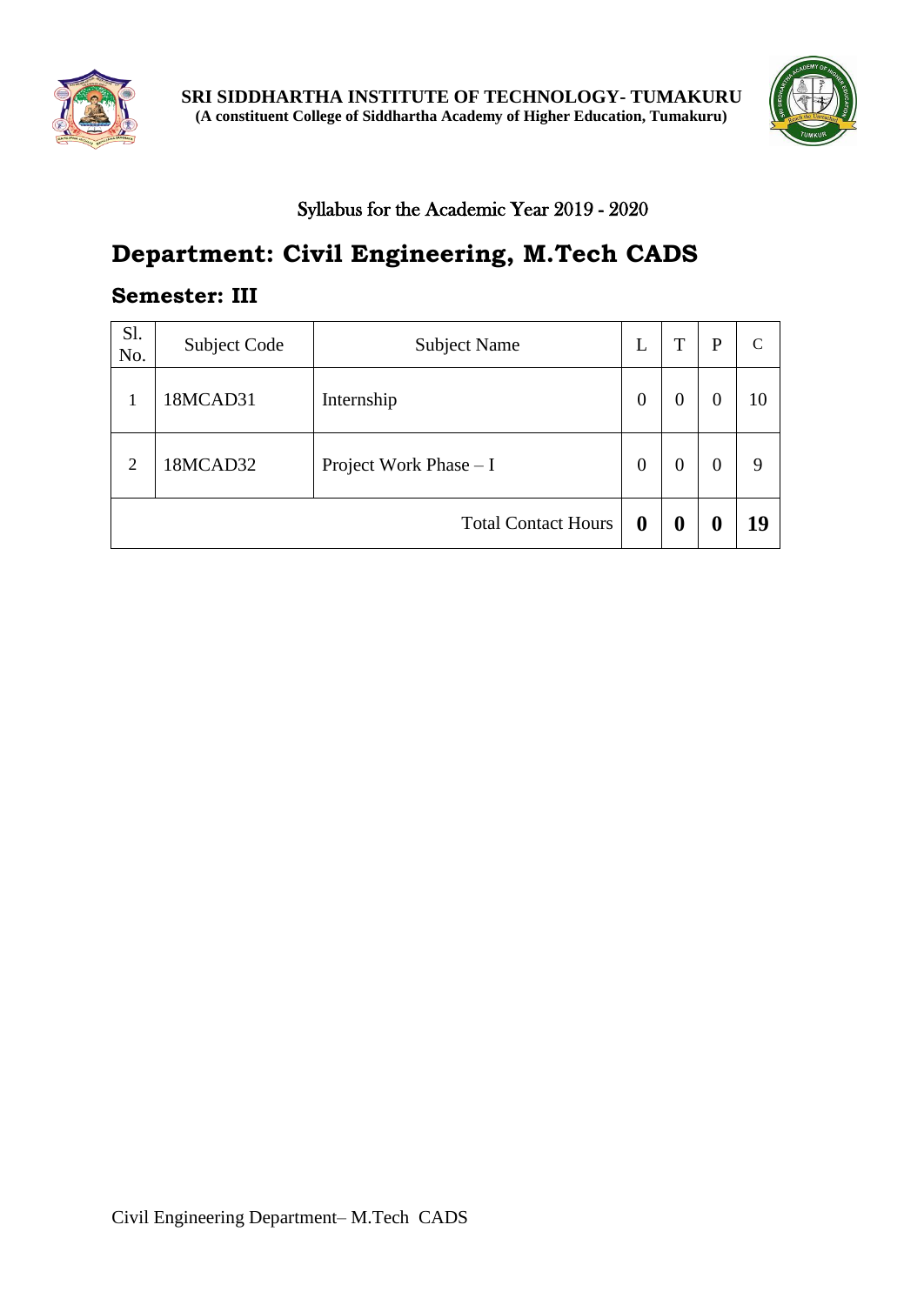



# **Subject Name: INTERNSHIP**

# **Subject Code: 18MCAD31 L-T-P-C: 0-0-0-10**

## **Course Objectives:**

| <b>Course Objectives</b>                                                                                                                                                                                        |  |
|-----------------------------------------------------------------------------------------------------------------------------------------------------------------------------------------------------------------|--|
| TO LEARN                                                                                                                                                                                                        |  |
| Students are permitted to take up any Civil Engineering Construction field<br>project or office works for a period of 90 days after the $2nd$ Semester end term<br>examination for the curriculum of $3rd$ sem. |  |

## **Course Outcomes**

| Course<br>outcome | <b>Descriptions</b>                                                 |
|-------------------|---------------------------------------------------------------------|
| CO <sub>1</sub>   | Team spirit is cultivated and leadership qualities are acquired.    |
|                   |                                                                     |
| CO <sub>2</sub>   | Ability to collect the various parameters involved in the work.     |
| CO <sub>3</sub>   | Motivation is imparted.                                             |
| CO <sub>4</sub>   | Ability to apply theoretical knowledge based on field requirements. |

• Internship : Report evaluation on internship (50 marks) Viva Voce and evaluation of internship (50 marks)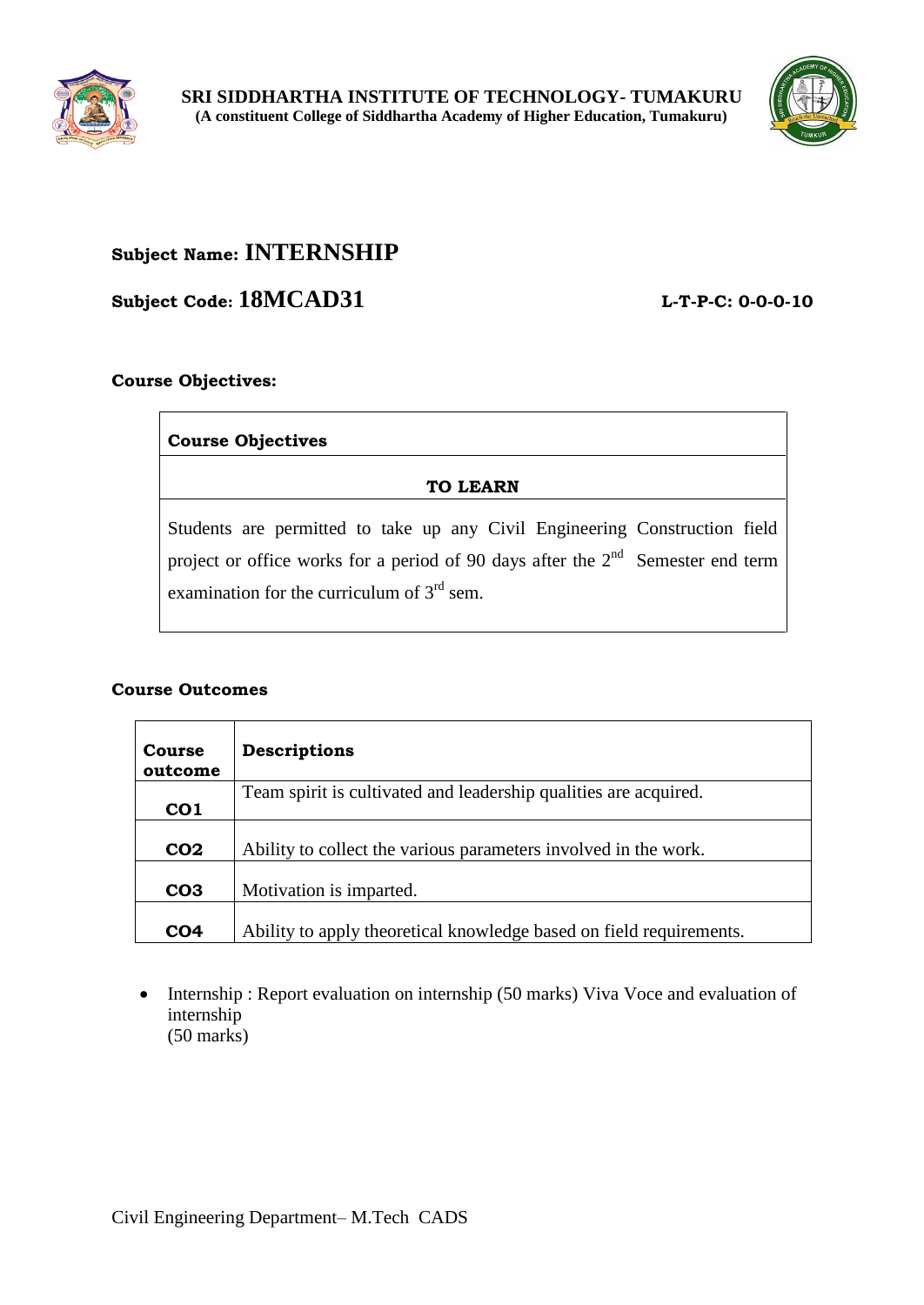



# **Subject Name: PROJECT WORK PHASE I**

## **Subject Code: 18MCAD32 L-T-P-C: 0-0-0-9**

## **Course Objectives**

| Sl. No | <b>Course Objectives</b>                                                       |  |
|--------|--------------------------------------------------------------------------------|--|
|        | This work will enable student to gain in deep knowledge on the project related |  |
|        | topic.                                                                         |  |
|        | This course will enable student to present seminars with power point           |  |
|        | presentation and overcome the stage fear problems, which helps in career       |  |
| 2      | development process and getting jobs in concerned organizations and inculcate  |  |
|        | entrepreneurship qualities.                                                    |  |

## **Course Outcomes**

| Course<br>outcome | Descriptions                                                                 |
|-------------------|------------------------------------------------------------------------------|
|                   | Understand the literature survey $\&$ identifying the problem of the project |
| CO <sub>1</sub>   | work                                                                         |
| CO <sub>2</sub>   | Ability to collect the various parameters involved                           |

• Project Phase-I : Literature review / visit industry to finalize the project and presentation of the same (50 marks)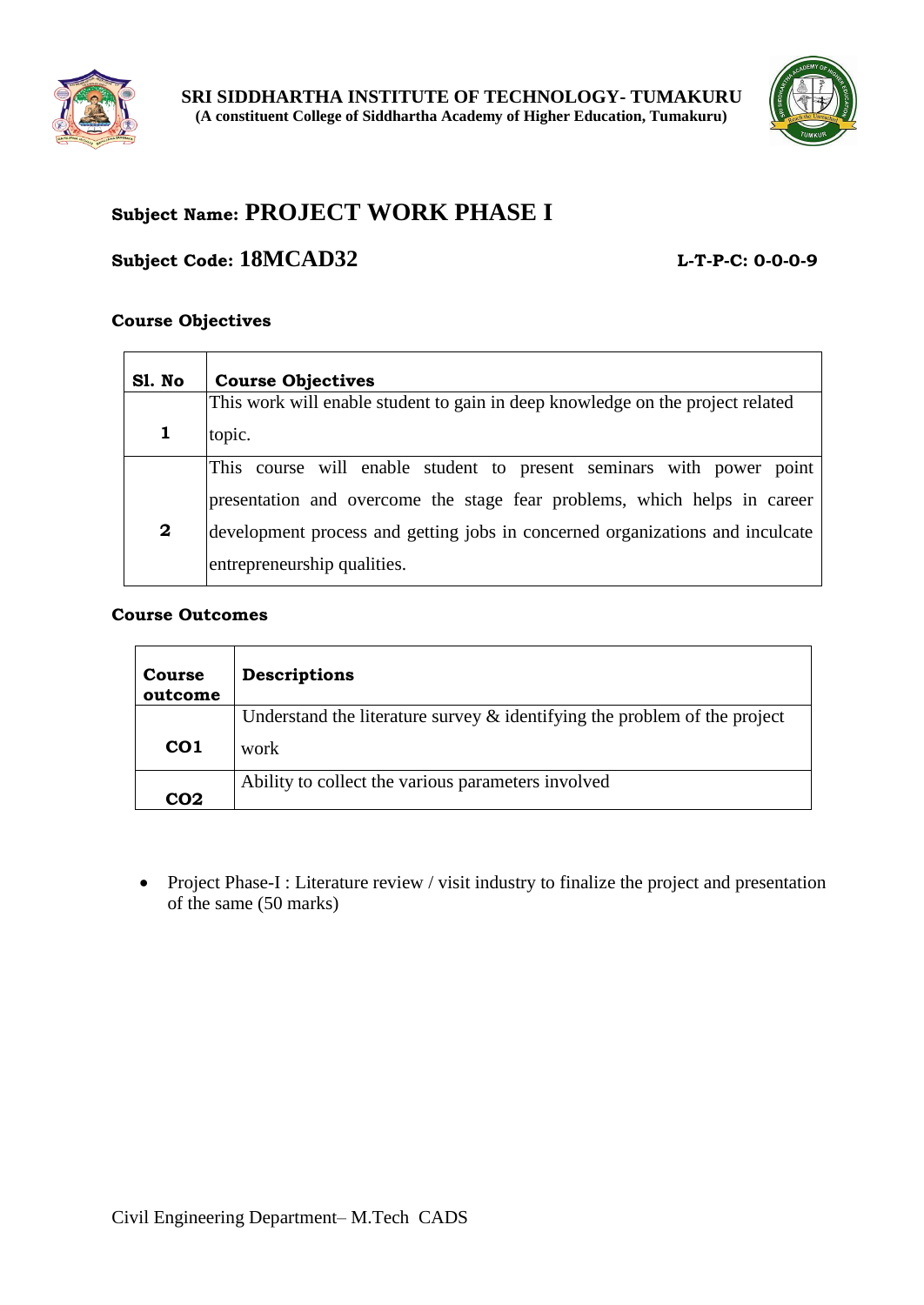

**SRI SIDDHARTHA INSTITUTE OF TECHNOLOGY- TUMAKURU (A constituent College of Siddhartha Academy of Higher Education, Tumakuru)**



## Syllabus for the Academic Year 2019 - 2020

# **Department: Civil Engineering, M.Tech CADS**

# **Semester: IV**

| Sl.<br>No. | Subject Code | <b>Subject Name</b>        | L              | T                | P              | C              |
|------------|--------------|----------------------------|----------------|------------------|----------------|----------------|
| 1          | 18MCAD41X    | $Elective - III$           | 4              | $\theta$         | 0              | $\overline{4}$ |
| 2          | 18MCAD42X    | Elective - IV              | $\overline{4}$ | 0                | $\overline{0}$ | 4              |
| 3          | 18MCAD43     | Project Work Phase-II      | $\overline{0}$ | $\theta$         | $\overline{0}$ | 15             |
|            |              | <b>Total Contact Hours</b> | 8              | $\boldsymbol{0}$ | $\bf{0}$       | 23             |

# **Elective – III 18MCAD411 Earthquake Resistant Design of Structures** 18MCAD412 Dynamics of Soil-Structure Interaction

18MCAD413 Advanced Design of Steel Structures

# **Elective – IV**

# **18MCAD421 Advanced Mechanics of Materials**

18MCAD422 Advance Design of Prestressed Concrete Structures 18MCAD423 Advance R C Design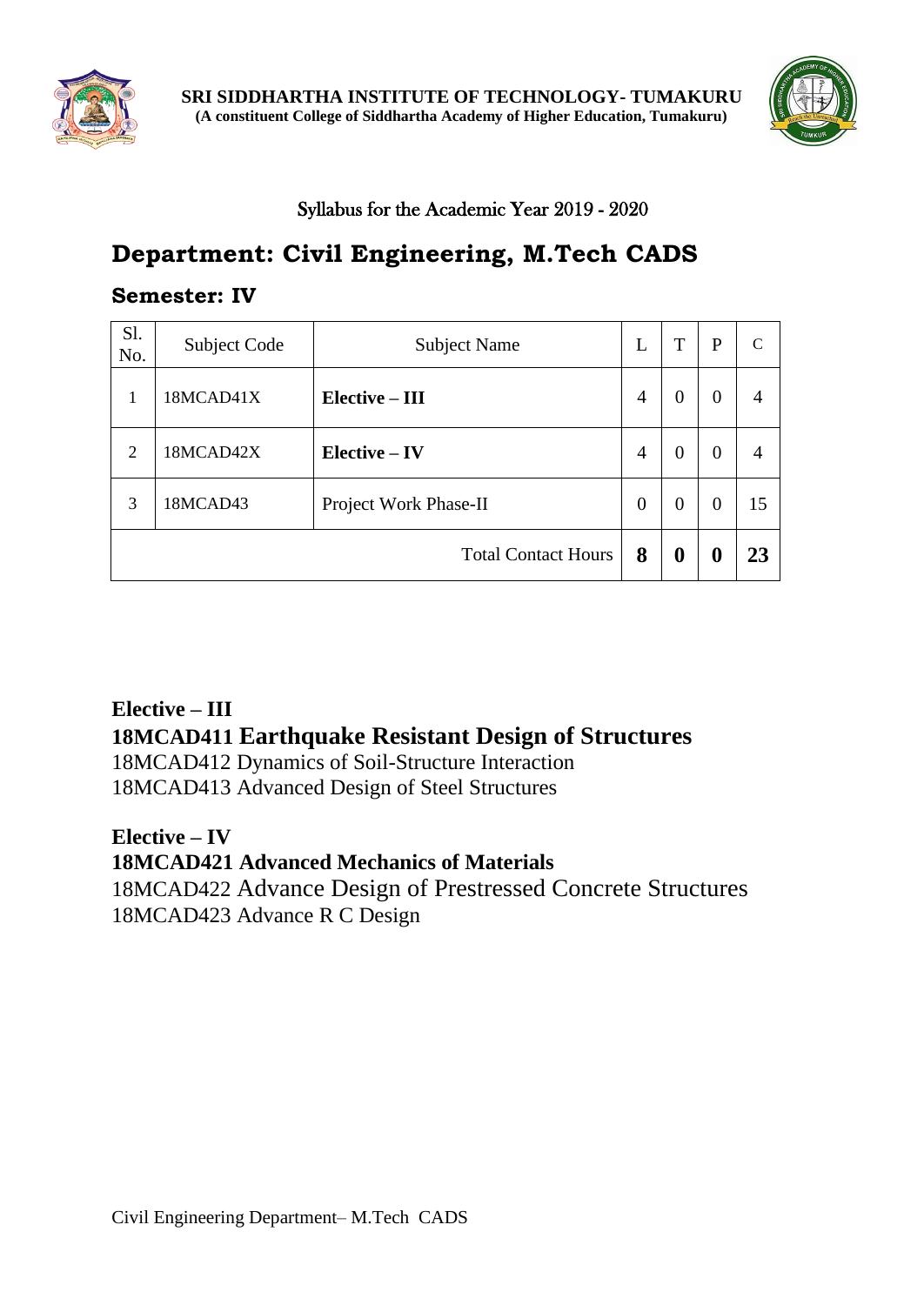



# **Subject Name: EARTH QUAKE RESISTANT DESIGN OF STRUCTURES**

## **Subject Code: 18MCAD411 L-T-P-C: 4-0-0-4**

#### **Course Objectives :**

| <b>Sl.No</b>   Course Objectives                                                                                                                                                                                                      |
|---------------------------------------------------------------------------------------------------------------------------------------------------------------------------------------------------------------------------------------|
| The objective of this course is to make students to<br>learn principles of engineering seismology, To design<br>the reinforced concrete buildings for earthquake<br>resistance. To evaluate the seismic response of the<br>structures |

| <b>Course</b><br>outcome | Descriptions                                                                                              |
|--------------------------|-----------------------------------------------------------------------------------------------------------|
| CO <sub>1</sub>          | Achieve Knowledge of design and development of problem solving<br>skills.                                 |
| CO <sub>2</sub>          | Understand the principles of engineering seismology                                                       |
| CO <sub>3</sub>          | Understand the concepts of earthquake resistance of earthen<br>masonry and reinforced concrete buildings. |
| CO4                      | Design and develop analytical skills                                                                      |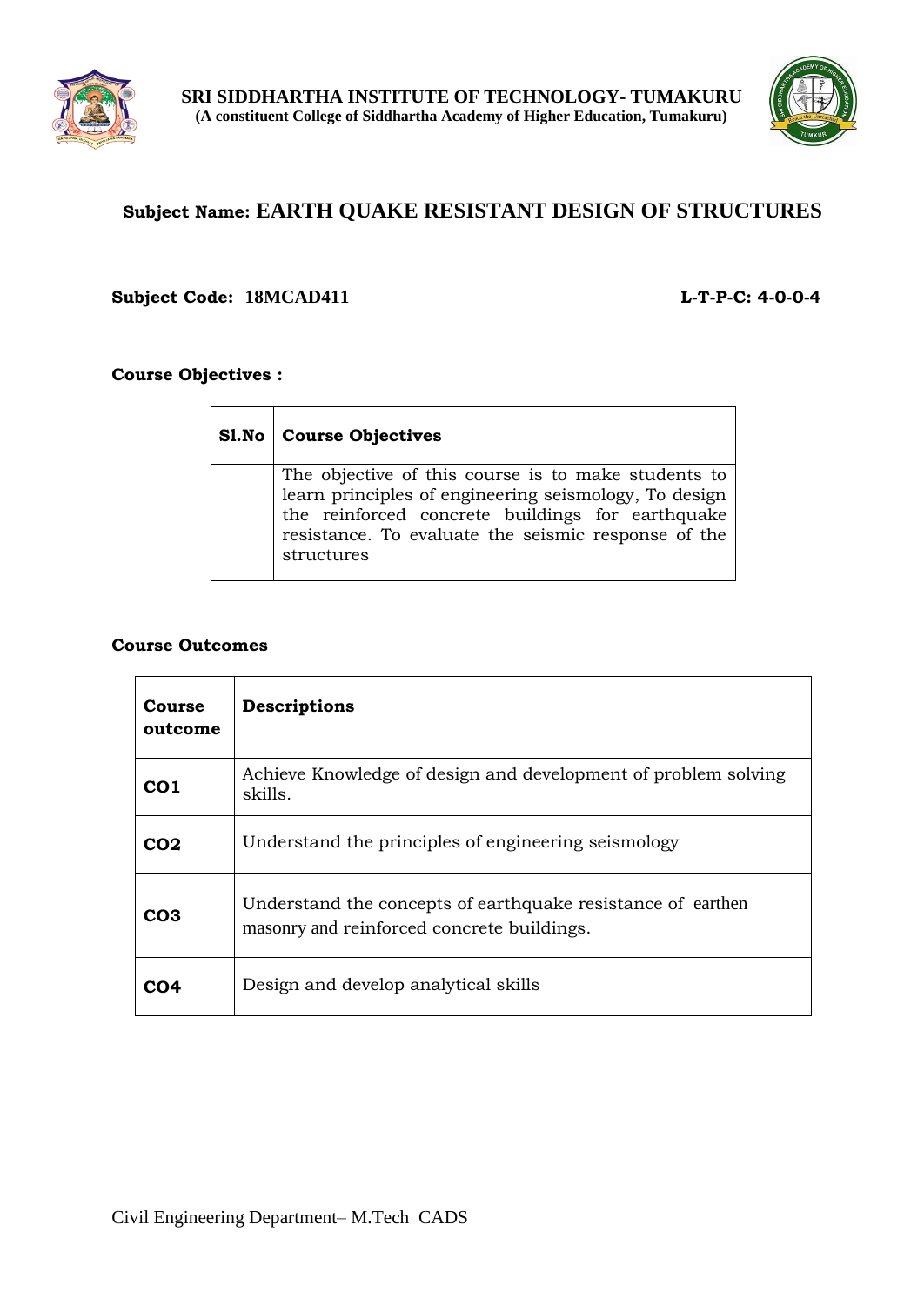



| <b>UNIT</b> | Description                                                                                                                                                                                                                                                                                                                                                                                                                                                                                                      |    |
|-------------|------------------------------------------------------------------------------------------------------------------------------------------------------------------------------------------------------------------------------------------------------------------------------------------------------------------------------------------------------------------------------------------------------------------------------------------------------------------------------------------------------------------|----|
|             |                                                                                                                                                                                                                                                                                                                                                                                                                                                                                                                  |    |
| $\rm I$     | Seismic Hazard Assessment: Engineering Seismology - Definitions,<br>Introduction to Seismic hazard , - Characteristics of strong Earthquake motion<br>- Estimation of Earthquake parameters - Microzonation. Earthquake<br>phenomenon – Seismotectonics and seismic zoning of India – Earthquake<br>monitoring and seismic instrumentation.                                                                                                                                                                      | 10 |
| $\rm II$    | Earthquake Effects on Structures: Response to ground acceleration -<br>response analysis by mode superposition – torsional response of buildings -<br>response spectrum analysis – selection of design earthquake – earthquake<br>response of inelastic structures, allowable ductility demand Response Spectra /<br>Average response Spectra - Design Response Spectra - Evaluation of<br>earthquake forces – Effect of earthquake of on different types of structures –<br>Lesson learnt from past earthquakes | 12 |
| III         | Concepts of Earthquake Resistant Design: Structural Systems / Types of<br>buildings - Causes of damage - Planning consideration / Architectural<br>Concept (IS $4326 - 1993$ )<br>(Do's and Donts for protection of life and property) – Philosophy and<br>principle of earthquake resistance design - Guidelines for Earthquake<br>Resistant Design.                                                                                                                                                            | 10 |
| IV          | Earthquake Resistant Earthen and Masonry Buildings: Earthquake<br>Resistant low strength masonry buildings, Strength and Structural properties of<br>masonry – lateral load – Design Considerations                                                                                                                                                                                                                                                                                                              | 10 |
| $\mathbf V$ | <b>Earthquake Resistant design of RCC Buildings:</b> Material properties –<br>lateral load analysis – design and detailing. Basic concept of seismic base<br>isolation - Seismic Isolation systems.                                                                                                                                                                                                                                                                                                              | 10 |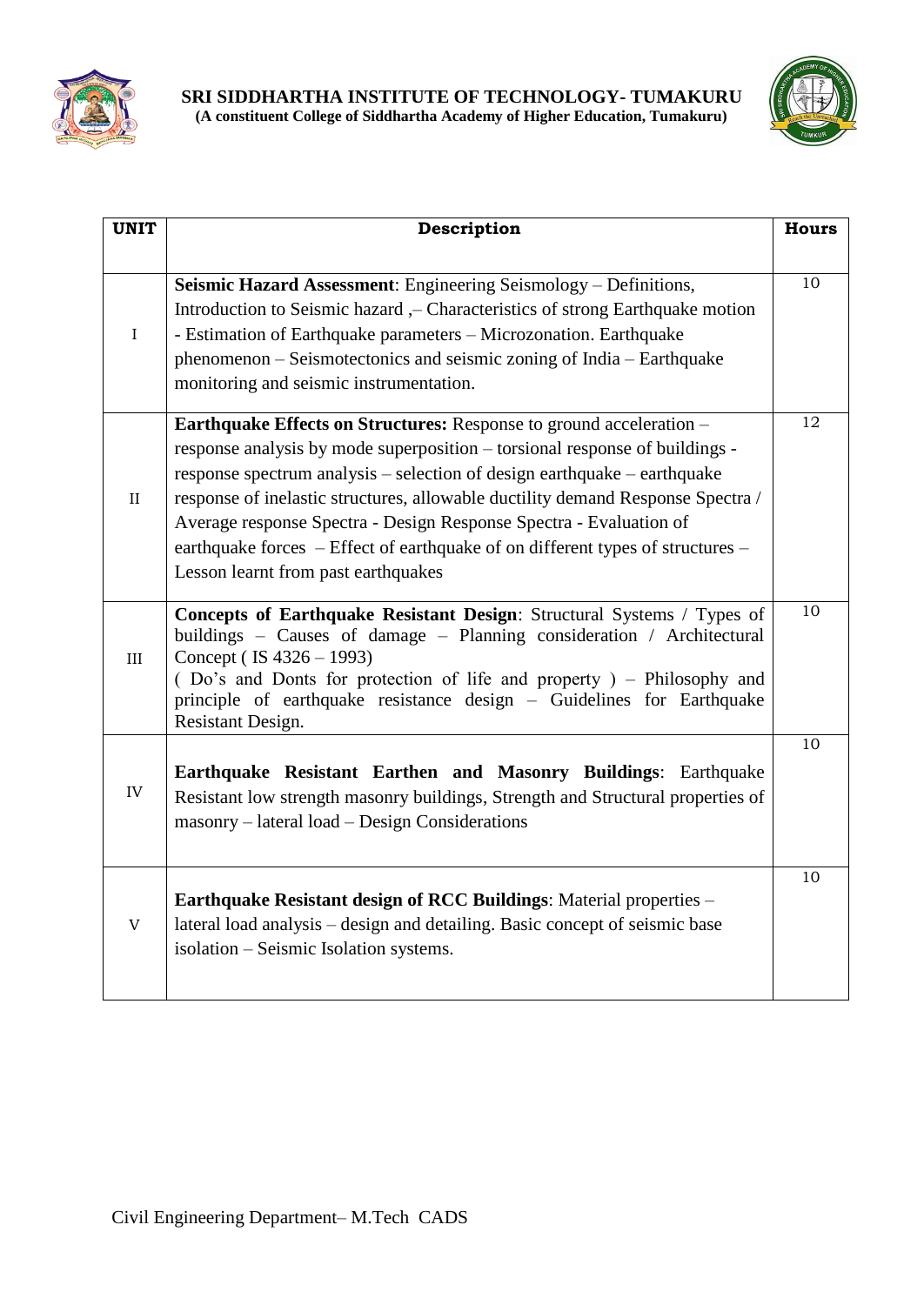



Question paper consists of 08 questions of 20 marks each. Out of 08, students have to answer any 5 full questions.

## **Text Books:**

| S1<br>No       | <b>Text Book title</b>                               | <b>Author</b>                           | Volume and Year<br>of Edition                 |  |
|----------------|------------------------------------------------------|-----------------------------------------|-----------------------------------------------|--|
| 1              | Dynamics of structures                               | Chopra, A.K                             | Prentice-Hall of India<br>Pvt. Ltd. New Delhi |  |
| $\overline{2}$ | Earthquake Resistant Design of<br><b>Structures</b>  | Pankaj Agarwal and<br>Manish Shrikhande | Prentice<br>Hall<br>of<br>India, 2006         |  |
| 3              | "Earthquake Resistant Design of<br><b>Structures</b> | S K Dugga                               | Oxford University<br>Press, 2007              |  |

| S1<br>No       | <b>Text Book title</b>                                  | <b>Author</b>    | <b>Volume</b> and Year<br>of Edition   |
|----------------|---------------------------------------------------------|------------------|----------------------------------------|
| 1              | "Earthquake Resistance Design of<br>Concrete Structures | Ghose, S.K.      | SDCPL-R&D<br>Center – New<br>Mumbai 73 |
| $\overline{2}$ | Elements of Earthquake<br>Engineering                   | Jaikrishna et al | South Asia<br>Publishers, New<br>Delhi |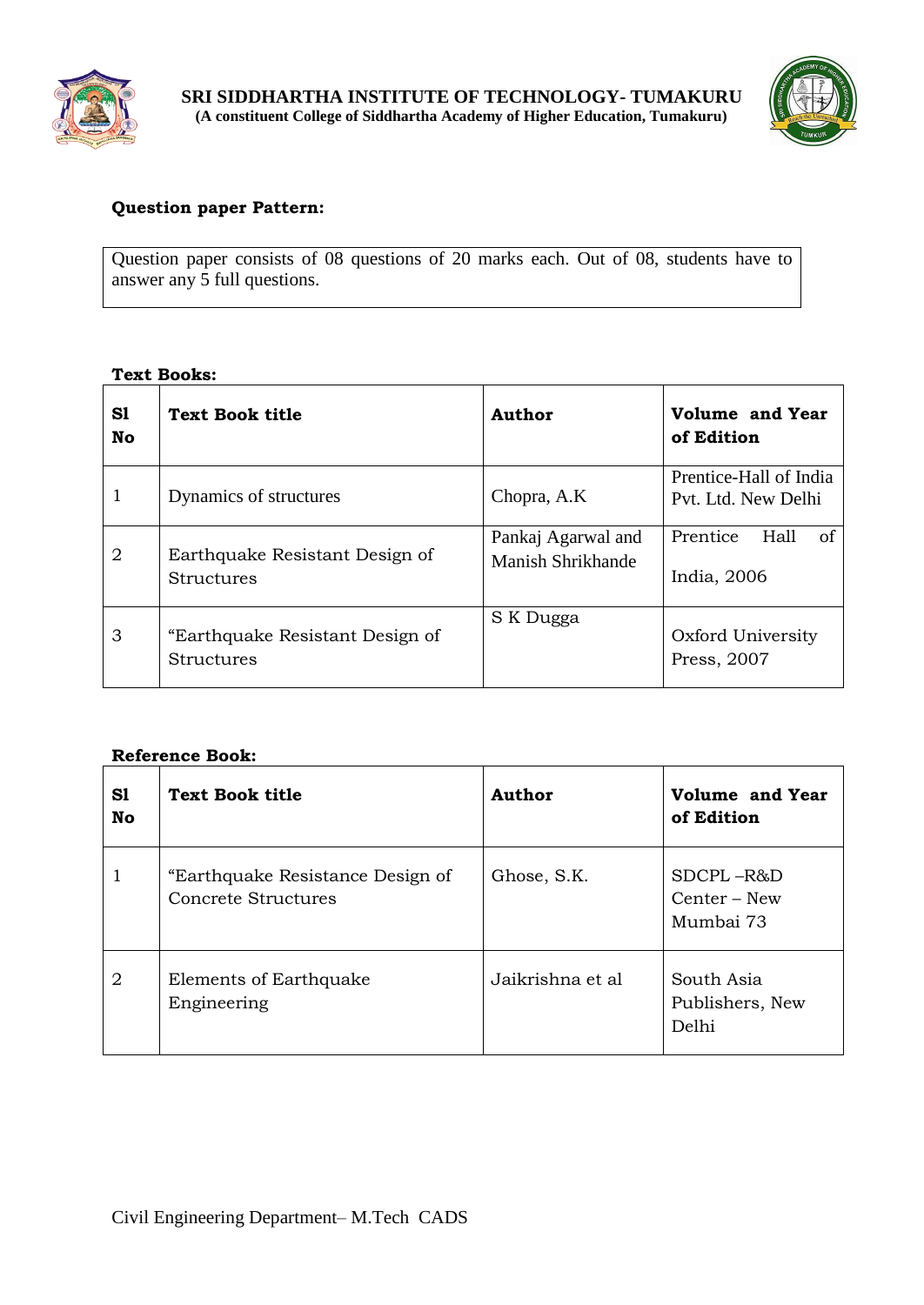



# **Subject Name: DYNAMICS OF SOIL-STRUCTURE INTERACTION**

## **Subject Code: 18MCAD412 L-T-P-C: 4-0-0-4**

## **Course Objectives :**

| Sl.No   Course Objectives                                                                               |
|---------------------------------------------------------------------------------------------------------|
| To apply the knowledge of soil structure interaction in civil<br>engineering field for dynamic analysis |

| <b>Course</b><br>outcome | Descriptions                                                                                     |
|--------------------------|--------------------------------------------------------------------------------------------------|
| CO <sub>1</sub>          | Students are able to understand the fundamentals and importance of SSI                           |
| CO2                      | Students are able to do modeling of structure to analyze<br>and apply the dynamic SSI            |
| CO <sub>3</sub>          | Students are able to do modeling of soil to analyze<br>and apply the dynamic SSI                 |
| CO4                      | Students are able know engineering applications of Dynamic Soil-<br><b>Structure Interaction</b> |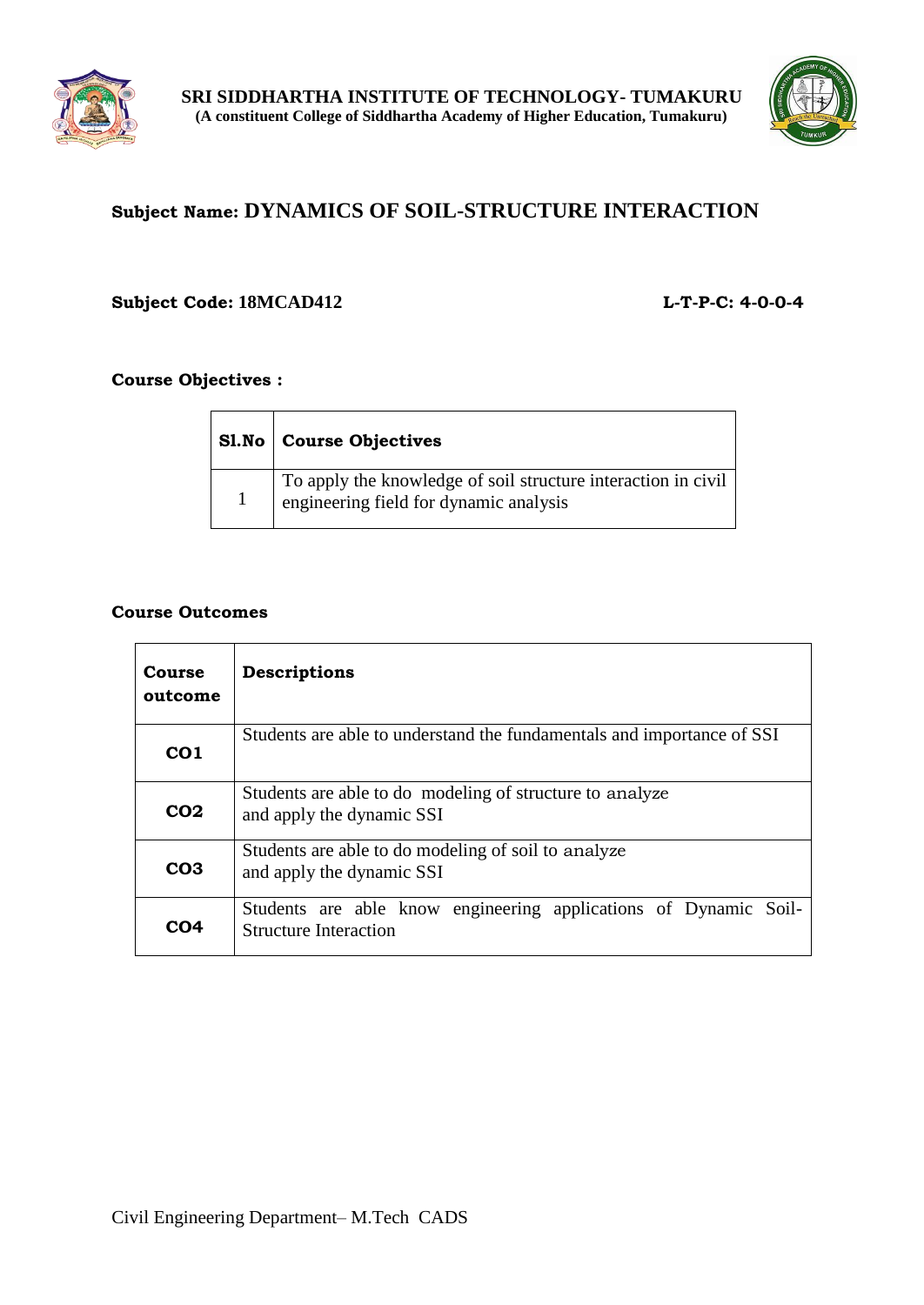



| <b>UNIT</b>  | Description                                                                                                                                                                                                                                                                                                                                                                                                                                                                                                                                                                                                                                                                                                                                                            | <b>Hours</b> |
|--------------|------------------------------------------------------------------------------------------------------------------------------------------------------------------------------------------------------------------------------------------------------------------------------------------------------------------------------------------------------------------------------------------------------------------------------------------------------------------------------------------------------------------------------------------------------------------------------------------------------------------------------------------------------------------------------------------------------------------------------------------------------------------------|--------------|
| I            | Introduction: Objectives and practical significance and importance of soil<br>structure interaction (SSI); Fixed base structure, structures on soft ground;<br>Modeling of unbounded media. Fundamentals of Soil-Structure Interaction:<br>Direct and substructure methods of analysis; Equation of motion for flexible<br>and rigid base; Kinematic interaction, inertial interaction and effect of<br>embedment                                                                                                                                                                                                                                                                                                                                                      | 10           |
| $\mathbf{I}$ | Modeling of Structure: Temporal and spatial variation of external loads<br>(including seismic loads); Continuous models, discrete models (lumped mass)<br>and finite element models. Wave Propagation for SSI: Waves in semi-infinite<br>medium – one, two and three-dimensional wave propagation; Dynamic<br>stiffness matrix for out-of plane and in-plane motion.                                                                                                                                                                                                                                                                                                                                                                                                   | 10           |
| III          | Free-Field Response of Site: Control point and control motion for seismic<br>analysis; Dispersion and attenuation of waves; Half-space, single layer on half-<br>space; Parametric studies. Modeling of Boundaries: Elementary, local,<br>consistent and transmitting boundaries. 8 Hours Module -4 Modeling of Soil:<br>Green's influence functions, boundary-element method, finite element model;<br>Dynamic stiffness coefficients for different types of foundations - surface<br>foundation, embedded foundation, shallow (strip) foundation and deep (piles)<br>foundations. Soil Structure Interaction in Time Domain: Direct method;<br>Substructure method (using dynamic stiffness and Green's functions of soil);<br>Hybrid frequency-time domain approach | 12           |
| IV           | Nonlinear Analysis: Material nonlinearity of soil (including plasticity and<br>strain hardening), geometrical nonlinearity (slip and separation of foundation<br>with soil); Nonlinear structure with linear soil considering both soil and<br>structure nonlinearity                                                                                                                                                                                                                                                                                                                                                                                                                                                                                                  | 10           |
| V            | Engineering Applications of Dynamic Soil-Structure Interaction: Low-rise<br>residential buildings, multistory buildings, bridges, dams, nuclear power<br>plants, offshore structures, soil-pile structure interactions. Course outcomes:<br>After studying this course, students will be able to: • Predict type of waves and<br>its movement • Predict the behaviour of structures in such movements                                                                                                                                                                                                                                                                                                                                                                  | 10           |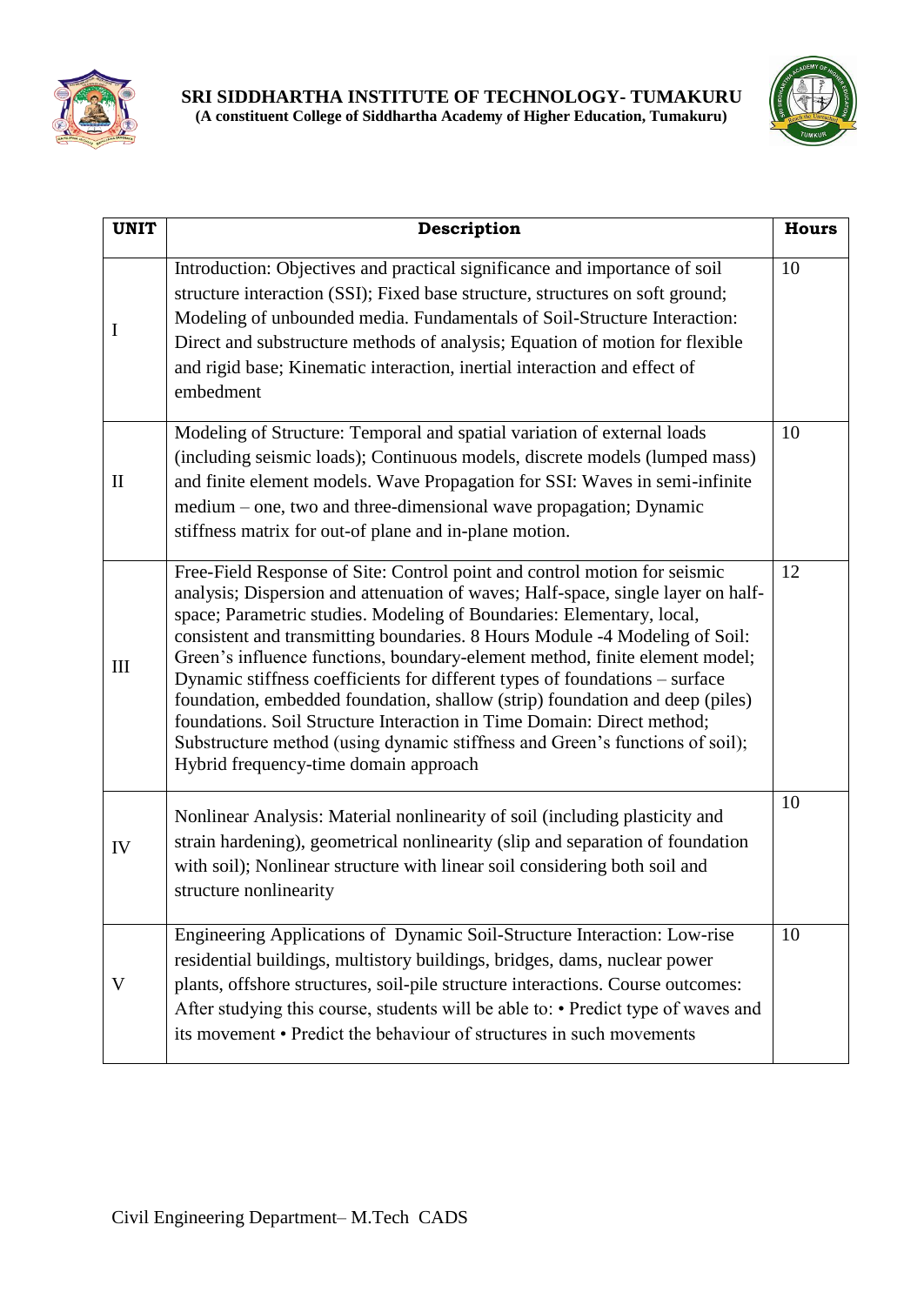



Question paper consists of 08 questions of 20 marks each. Out of 08, students have to answer any 5 full questions.

## **Text Books:**

| S1<br>No         | <b>Text Book title</b>                            | <b>Author</b> | <b>Volume and Year</b><br>of Edition |
|------------------|---------------------------------------------------|---------------|--------------------------------------|
| 1                | Dynamic Soil-Structure Interaction                | Wolf, J. P    | 1985                                 |
| $\boldsymbol{2}$ | Soil-Structure Interaction                        | Cakmak, A.S.  | 1987                                 |
| 3                | Soil-Structure Interaction in the Time-<br>Domain | Wolf, J. P    | 1988                                 |

| S1<br>No         | <b>Text Book title</b>                                            | <b>Author</b>               | <b>Volume</b> and Year<br>of Edition |
|------------------|-------------------------------------------------------------------|-----------------------------|--------------------------------------|
| 1                | Finite Element Modeling of Unbounded<br>Media                     | Wolf, J.P. and Song<br>C.   | 2000                                 |
| $\boldsymbol{2}$ | Boundary Element Method for Soil-<br><b>Structure Interaction</b> | Hall, W.S. and<br>Oliveto G | 2003                                 |
| 3                | Geotechnical-Earthquake Engineering                               | Kramer, S.L.,               | 1996                                 |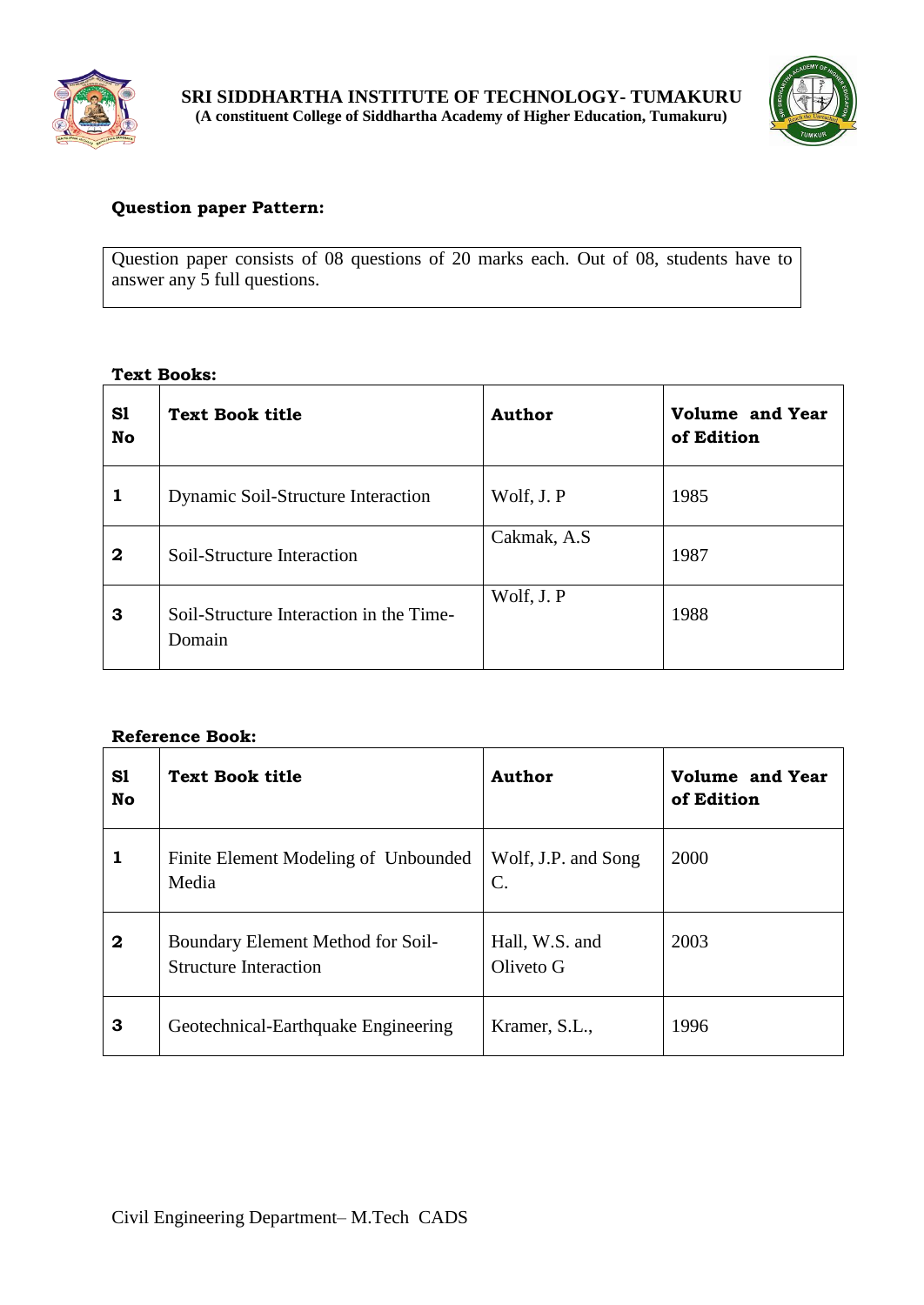



# **Subject Name: ADVANCED DESIGN OF STEEL STRUCTURES**

## **Subject Code: 18MCAD413 L-T-P-C: 4-0-0-4**

## **Course Objectives:**

| SI.N<br>O | <b>Course Objectives</b>                                                                                                    |
|-----------|-----------------------------------------------------------------------------------------------------------------------------|
|           | This course will enable students to<br>1. Understand the background to the design provisions for hot-rolled and cold formed |
| 1         | steel structures, including the main differences between them.                                                              |
|           | 2. Proficiency in applying the provisions for design of columns, beams, beam columns                                        |
|           | 3. Design structural sections for adequate fire resistance                                                                  |

| Course<br>outcome | Descriptions                                                                                          |
|-------------------|-------------------------------------------------------------------------------------------------------|
| CO <sub>1</sub>   | Students will be able to understand the behavior of Laterally Unrestrained<br>Beams.                  |
| CO <sub>2</sub>   | Students will be able to understand the concept of Beam-Columns in Frames.                            |
| CO <sub>3</sub>   | Students will be able to understand the concept of Steel Beams with Web<br>Openings.                  |
| CO <sub>4</sub>   | Students will be able to understand the concept of Cold formed steel sections<br>and fire resistance. |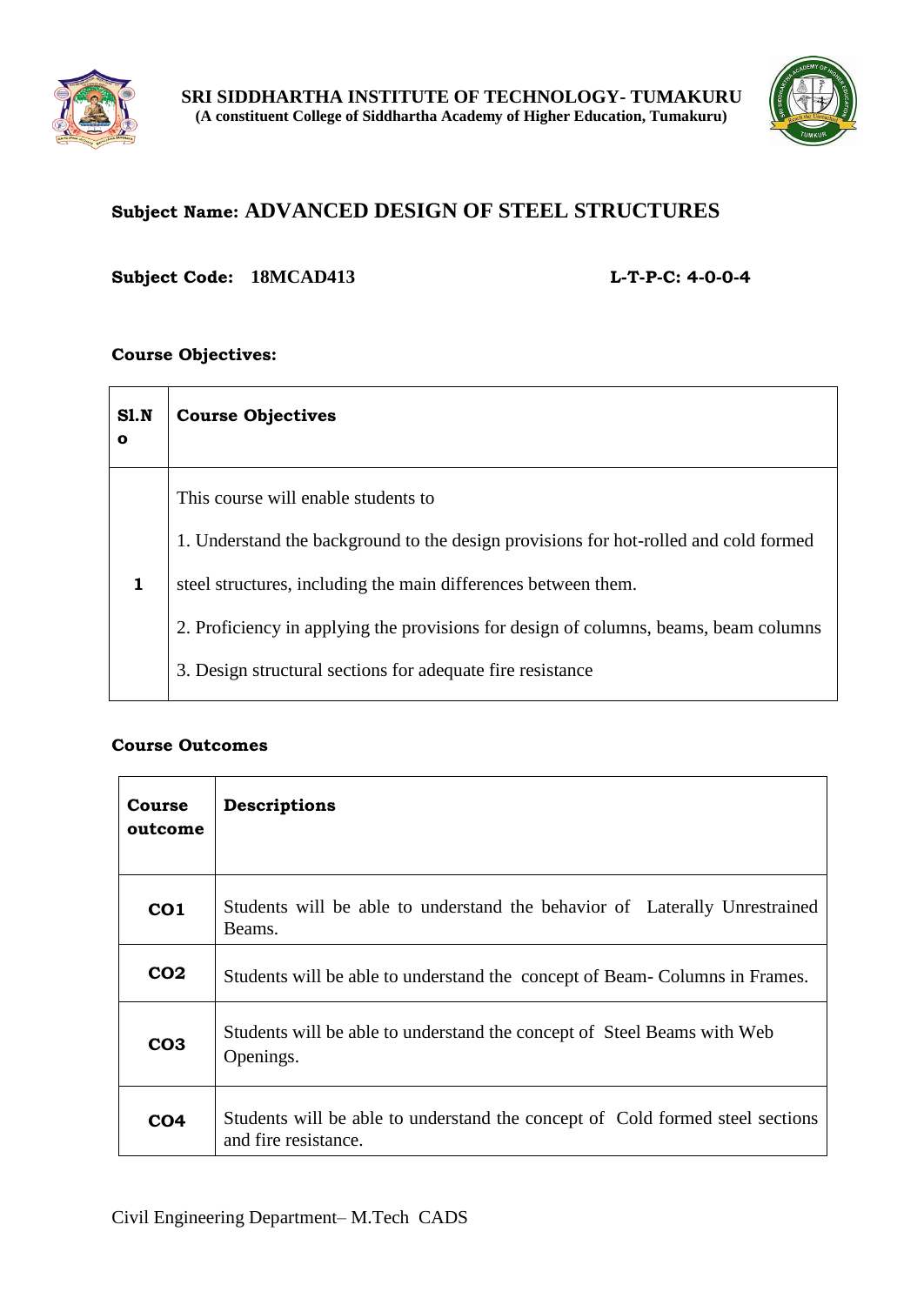



| <b>UNIT</b>  | Description                                                                                                                                                                                                                                                                                                                                        | <b>Hours</b> |
|--------------|----------------------------------------------------------------------------------------------------------------------------------------------------------------------------------------------------------------------------------------------------------------------------------------------------------------------------------------------------|--------------|
| $\mathbf I$  | Laterally Unrestrained Beams: Lateral Buckling of Beams, Factors affecting<br>lateral stability, IS 800 code provisions, Design Approach. Lateral buckling<br>strength of Cantilever beams, continuous beams, beams with continuous and<br>discrete lateral restraints, Mono- symmetric and non- uniform beams - Design<br>Examples.               | 10           |
| $\rm II$     | Beam-Columns in Frames: Behaviour of Short and Long Beam - Columns,<br>Effects of Slenderness Ratio and Axial Force on Modes of Failure, Biaxial<br>bending, Strength of Beam Columns, Sway and Non-Sway Frames, Strength<br>and Stability of rigid jointed frames, Effective Length of Columns-, Methods<br>in IS $800 -$ Examples.               | 12           |
| III          | Steel Beams with Web Openings: Shape of the web openings, practical guide<br>lines, and Force distribution and failure patterns, Analysis of beams with<br>perforated thin and thick webs(Concepts), Design of laterally restrained<br>castellated beams for given sectional properties, Structural behaviour of<br>Vierendeel girders (Concepts). | 10           |
| IV           | Cold formed steel sections: Techniques and properties, Advantages, Typical<br>profiles, Stiffened and unstiffened elements, Local buckling effects, effective<br>section properties, IS 801& 811 code provisions, numerical<br>examplesbeamdesign, column design.                                                                                  | 10           |
| $\mathbf{V}$ | Fire resistance: Fire resistance level, Period of Structural Adequacy, Properties<br>of steel with temperature, Limiting Steel temperature, Protected and<br>unprotected members-Numerical Examples, Methods of fire protection, Fire<br>resistance ratings.                                                                                       | 10           |

Question paper consists of 08 questions of 20 marks each. Out of 08, students have to answer any 5 full questions.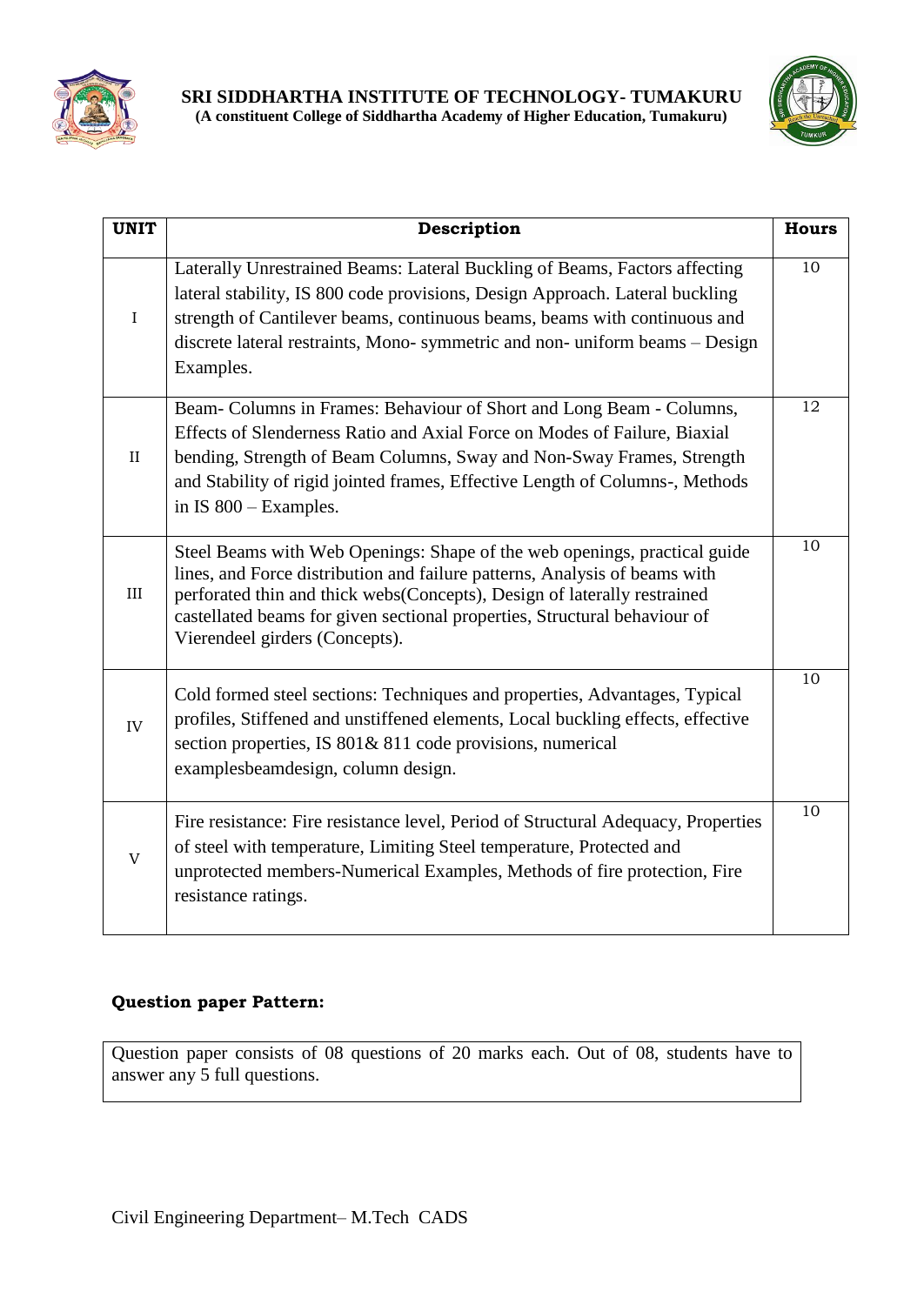



| S1<br>No         | <b>Text Book title</b>                                     | <b>Author</b>    | Volume and Year<br>of Edition                                                      |  |  |
|------------------|------------------------------------------------------------|------------------|------------------------------------------------------------------------------------|--|--|
| 1                | Design of Steel Structures By Limit<br><b>State Method</b> | S. S. Bhavikatti | Second Edition, IK<br>International<br>Publishing House,<br>India, 2010            |  |  |
| $\boldsymbol{2}$ | Limit State Design of Steel Structures                     | S. K. Duggal,    | Tata McGraw Hill<br><b>Education Private</b><br>Limited, New Delhi,<br>India, 2015 |  |  |
| 3                | Design of Steel Structures                                 | N. Subramanyam   | <b>Oxford University</b><br>Press, New Delhi,<br>india, 2008.                      |  |  |

## **Text Books:**

| S1<br>No     | <b>Text Book title</b>     | <b>Author</b>                       | <b>Volume and Year</b><br>of Edition    |
|--------------|----------------------------|-------------------------------------|-----------------------------------------|
| 1            | Design of steel structures | Rama Chandra and<br>VirendraGehlot, | Scientific Publishers,<br>india, 2009   |
| $\mathbf{2}$ | <b>Steel Structures</b>    | J.F. Baker                          | Vol - 1 and 2                           |
| 3            | Design of Steel Structures | Dr N.Ramachandra.                   | Vol 2 standarad book<br>house new Delhi |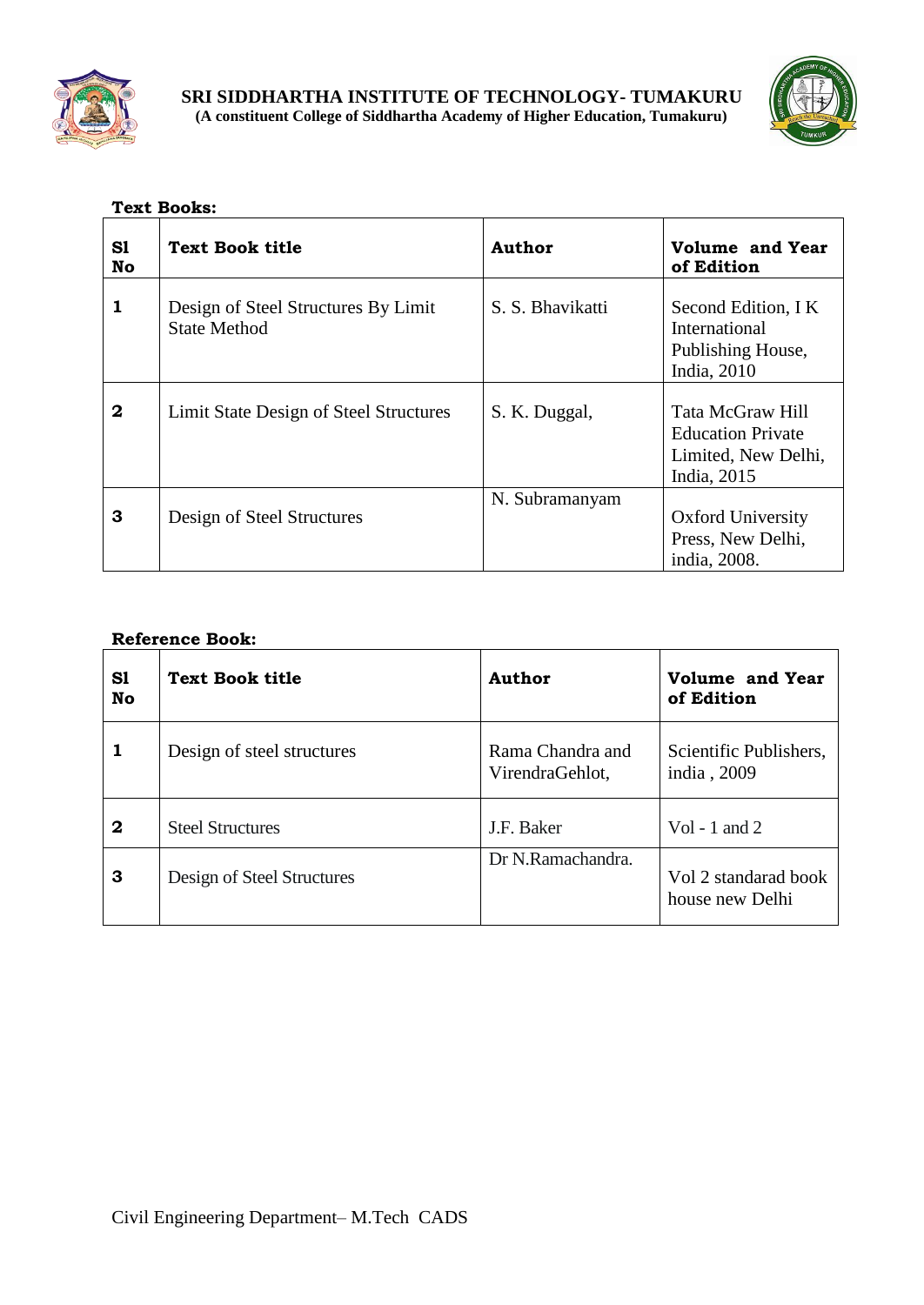



# **Subject Name: ADVANCED MECHANICS OF MATERIALS**

## **Subject Code: 18MCAD421 L-T-P-C: 4-0-0-4**

## **Course Objectives:**

| <b>S1.No</b>   Course Objectives                                                            |
|---------------------------------------------------------------------------------------------|
| To study mechanics of Curved Beams Beams on Elastic Foundations, Shear Centre, and Torsion. |

| <b>Course</b><br>outcome | Descriptions                                                                                                           |
|--------------------------|------------------------------------------------------------------------------------------------------------------------|
| CO <sub>1</sub>          | Students are able to understand the curved beams and to solve the<br>problems involving stresses of curved beams.      |
| CO <sub>2</sub>          | Students are able to understand concepts of shear centre and bending of<br>beams.                                      |
| CO <sub>3</sub>          | Students are able to understand Beams on Elastic Foundations and are able<br>to solve the problems beams.              |
| CO4                      | Students are able to understand Torsion and are able to do analysis of<br>Structures subjected to out of plane loading |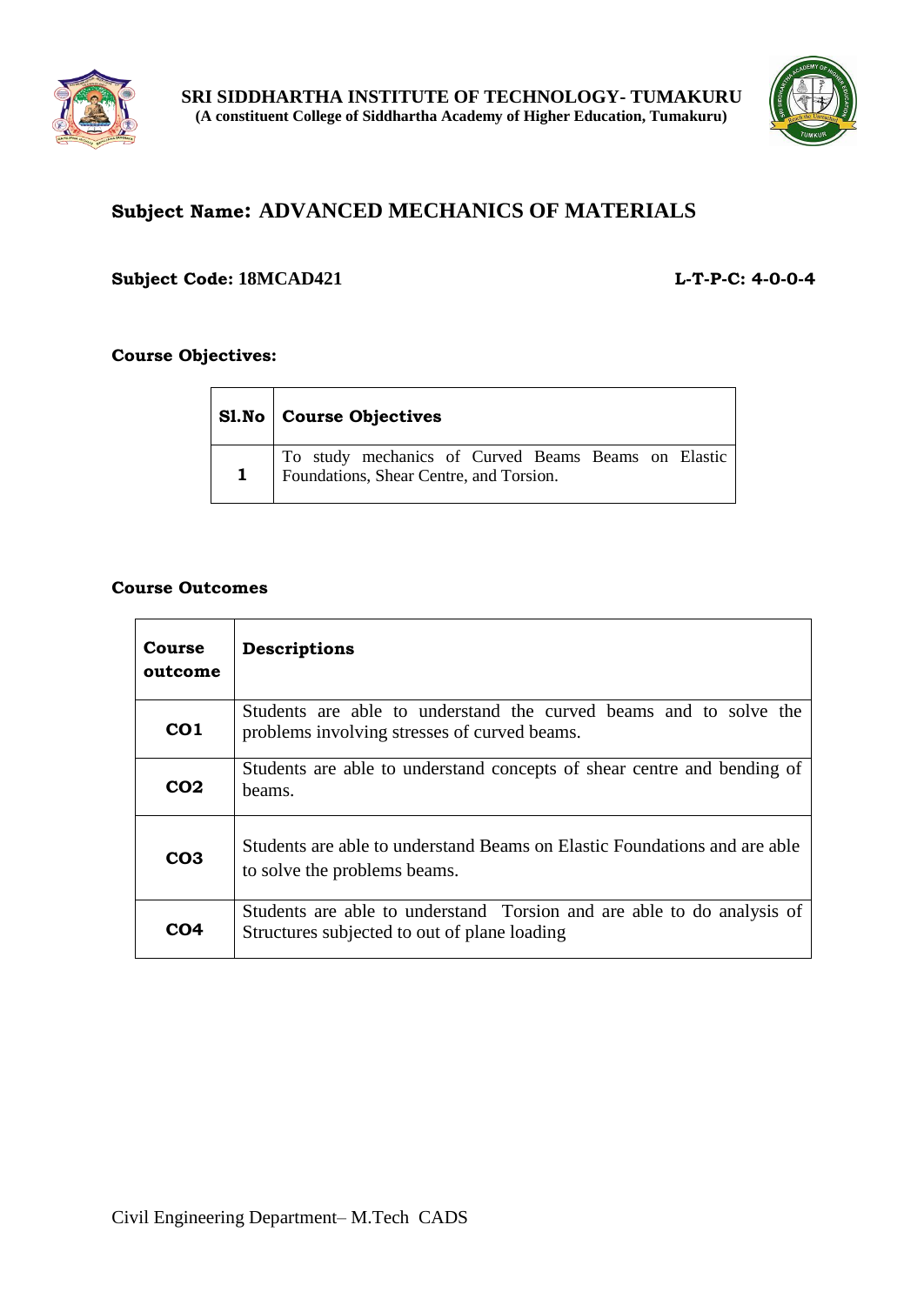



| <b>UNIT</b>    | Description                                                                                                                                                                                                                                                                                                                                                                                                                                                                                                  | <b>Hours</b> |
|----------------|--------------------------------------------------------------------------------------------------------------------------------------------------------------------------------------------------------------------------------------------------------------------------------------------------------------------------------------------------------------------------------------------------------------------------------------------------------------------------------------------------------------|--------------|
| $\mathbf I$    | <b>Curved Beams:</b> Introduction, Circumferential stress in a curved beam, Radial<br>stresses in curved beams, Correction for circumferential stresses in curved<br>beams having I, T, or similar cross sections, Deflections of curved beams,<br>Statically indeterminate curved beams, Closed ring subjected to a concentrated<br>load.                                                                                                                                                                   | 11           |
| $\rm II$       | Shear center for thin-wall beam cross sections: Definition of shear center in<br>bending approximations employed for shear in thin-wall beam cross sections,<br>shear flow in thin-walled beam cross sections, shear center for singly<br>symmetric and unsymmetrical sections. nonsymmetrical bending of straight<br>beams:, symmetrical and nonsymmetrical bending, bending stresses in beams<br>subjected to nonsymmetrical bending, deflections of straight beams subjected<br>to nonsymmetrical bending | 10           |
| III            | <b>Beams on Elastic Foundations:</b> General theory, Infinite beam subjected to<br>concentrated load, Boundary conditions, Infinite beam subjected to a<br>distributed load segment, Semi-infinite beam subjected to loads at its end,<br>Semi-infinite beam with concentrated load near its end, Short beams.                                                                                                                                                                                               | 11           |
| IV             | <b>Torsion:</b> Torsion of straight bars of elliptic cross section – St. Venants semi-<br>inverse method and Prandtl's function approach – membrane analogy – torsion<br>of a bar of narrow rectangular cross section torsion of thin walled open cross<br>sections – torsion of thin walled tubes.                                                                                                                                                                                                          | 10           |
| $\overline{V}$ | <b>Structures subjected to out of plane loading:</b> Analysis of simple bents,<br>frames, grids and beams circular in plan - cantilever beams, semicircular<br>continuous beams with three equally spaced supports, circular beams with<br>different number of equally spaced supports.                                                                                                                                                                                                                      | 10           |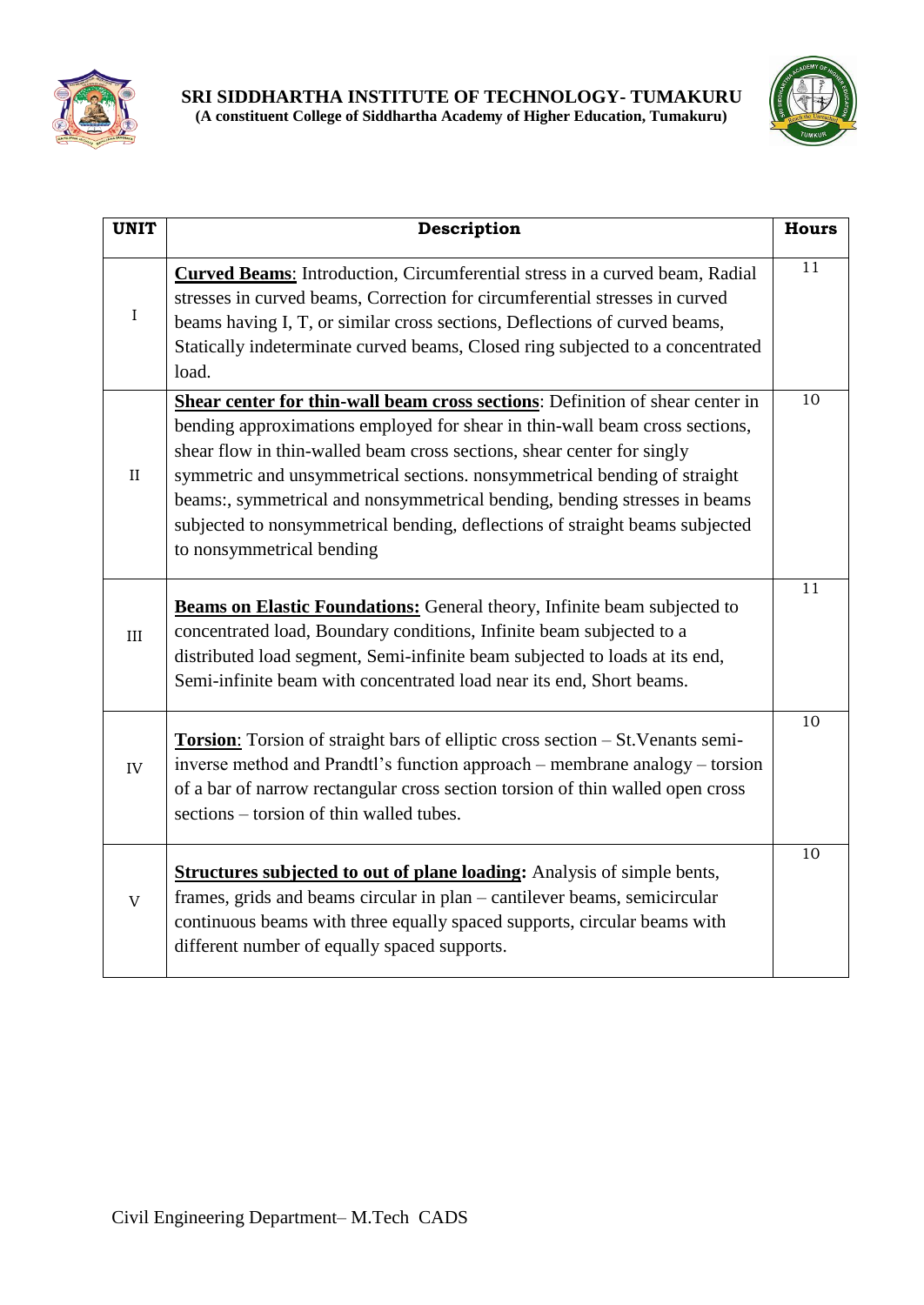



Question paper consists of 8 questions of 20 marks each. Out of 8, students have to answer any 5 full questions.

## **Text Books:**

| S1<br>No    | <b>Text Book title</b>                                | Author                                 | Volume and Year<br>of Edition |
|-------------|-------------------------------------------------------|----------------------------------------|-------------------------------|
|             | <b>Advanced Mechanics of Materials</b>                | Arthur P. Boresi<br>Omar M. Sidebottom | Fourth Edition, 1985          |
| $\mathbf 2$ | Advanced Mechanics of Solids and<br><b>Structures</b> | N Krishna Raju                         | First Edition. August<br>2018 |

| S1<br>No    | <b>Text Book title</b>                                          | <b>Author</b>                       | Volume and Year<br>of Edition   |
|-------------|-----------------------------------------------------------------|-------------------------------------|---------------------------------|
|             | <b>Mechanics of Materials</b>                                   | James M. Gere and<br>Barry J Goodno | Eighth Edition, 2012            |
| $\mathbf 2$ | Advanced Strength of material and<br><b>Applied Elasticity"</b> | A.C. Ugural and S.<br>K. Fenster    | Sixth Edition, 2019             |
| З           | <b>Mechanic of Structures</b>                                   | S.B. Junnarkar<br>H J Shah          | Volume I, 32nd<br>Edition, 2012 |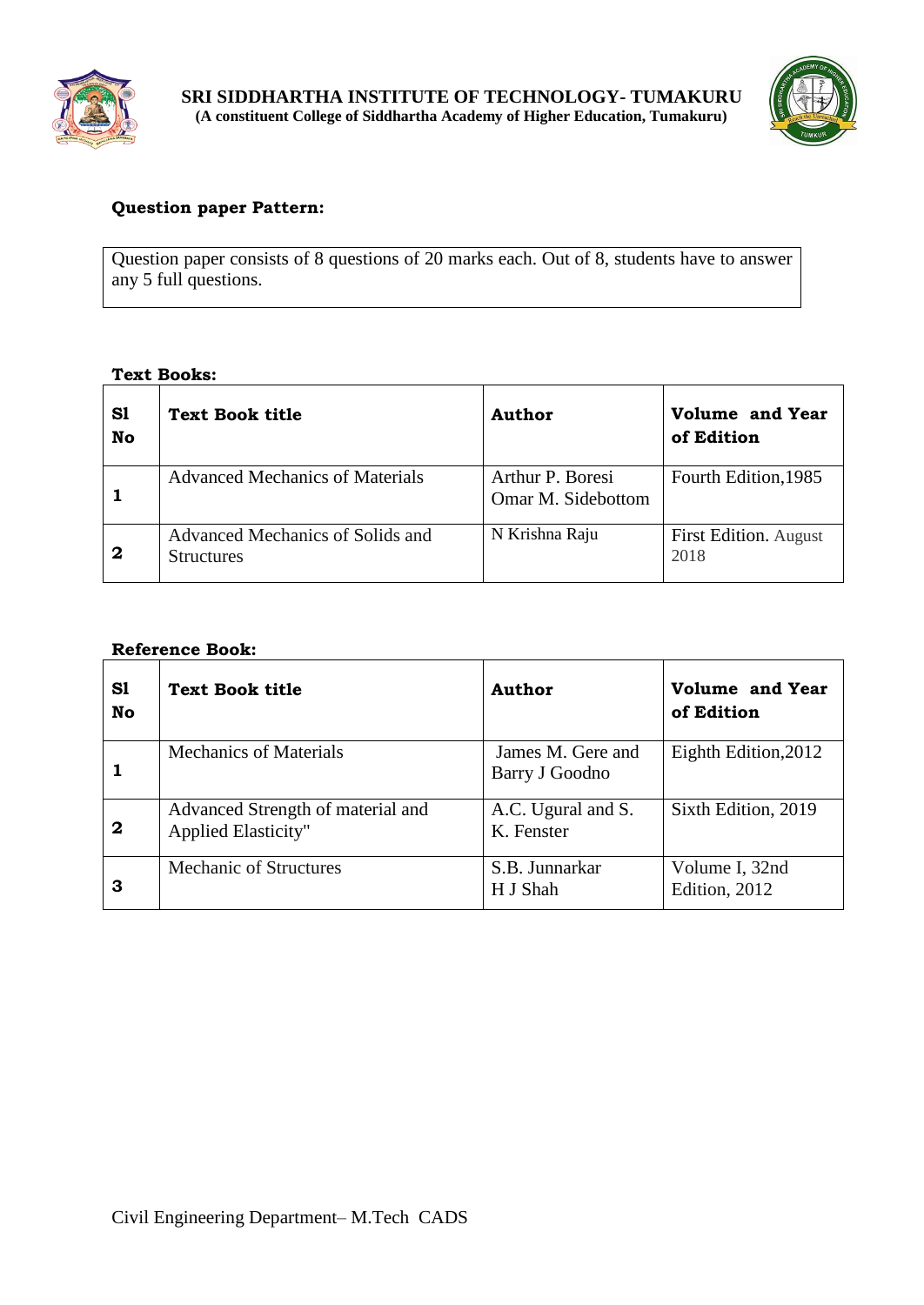



# **Subject Name: ADVANCED DESIGN OF PRESTRESSED CONCRETE**

## **STRUCTURES**

## **Subject Code: 18MCAD422 L-T-P-C: 4-0-0-4**

## **Course Objectives :**

| Sl.<br>No. | <b>Course Objectives</b>                                |
|------------|---------------------------------------------------------|
|            | The objective of this course is                         |
|            | 1. Design pre-stressed elements                         |
|            | 2. Understand the behavior of pre-stressed<br>elements. |
|            | 3. Understand the behavior of pre-stressed<br>sections  |
|            |                                                         |

| <b>Course</b><br>outcome | Descriptions                                                          |
|--------------------------|-----------------------------------------------------------------------|
| CO <sub>1</sub>          | Understand the concept of prestressed and post tensioned concrete     |
| CO <sub>2</sub>          | Analyze, Design and detail PSC elements                               |
| CO <sub>3</sub>          | Achieve Knowledge of design and development of problem solving skills |
| CO <sub>4</sub>          | Design and develop analytical skills.                                 |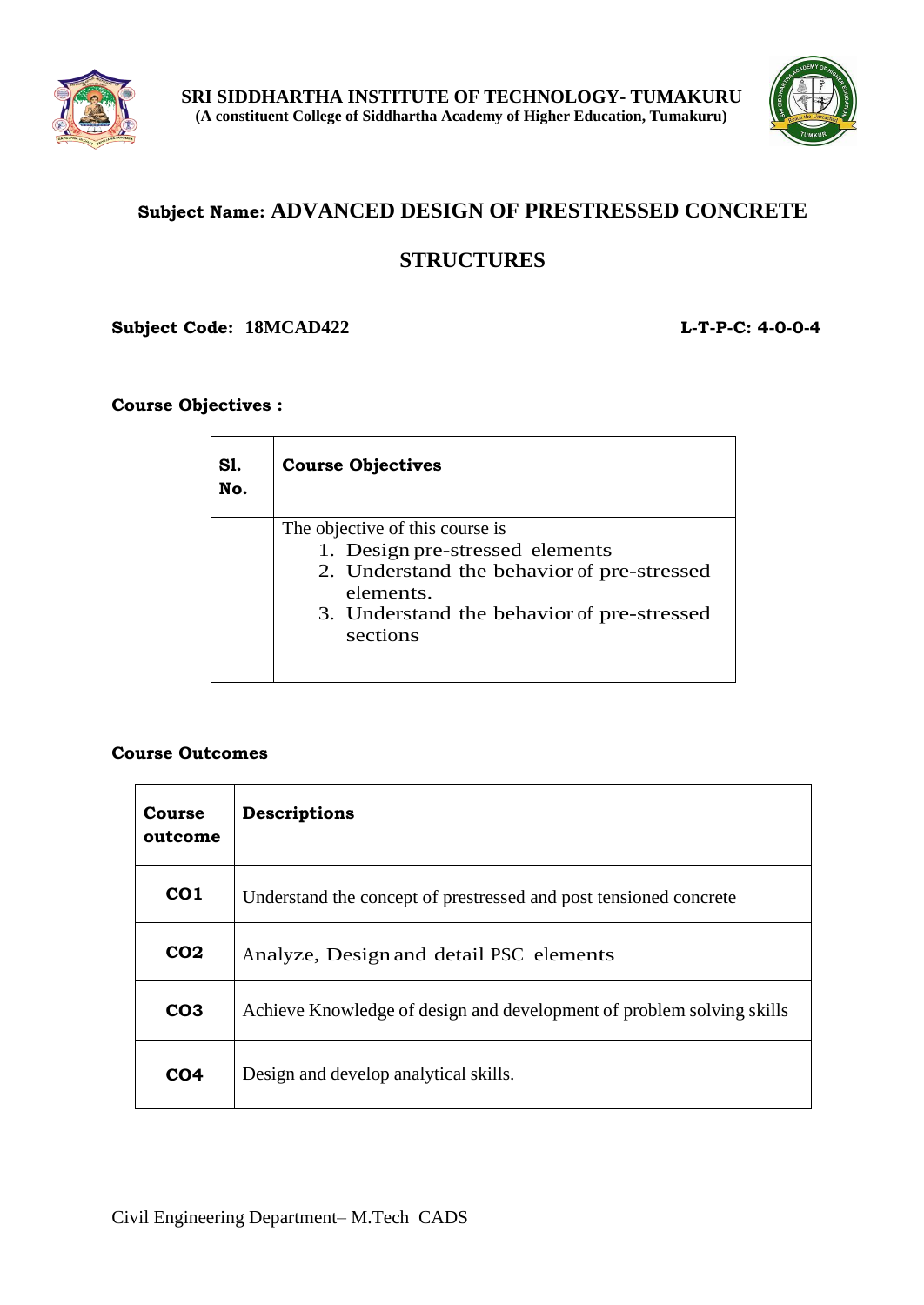



| <b>UNIT</b>  | Description                                                                                                                                                                                                                                                                                                                                                        | <b>Hours</b> |
|--------------|--------------------------------------------------------------------------------------------------------------------------------------------------------------------------------------------------------------------------------------------------------------------------------------------------------------------------------------------------------------------|--------------|
| $\rm I$      | Anchorage Zone stress in post-tensioned members: Introduction to PSC,<br>stress distribution in end block, investigations on anchorage zone stress,<br>Magnel and Guyon's methods, comparative analysis, anchorage zone<br>reinforcement.                                                                                                                          | 10           |
| $\rm II$     | Shear and torsional resistance: Shear and principal stresses, ultimate shear<br>resistance, design of shear reinforcement, torsion, design of reinforcement for<br>torsion                                                                                                                                                                                         | 10           |
| III          | Composite Beams: Introduction, types of composite beams, analysis for<br>stress, differential shrinkage, serviceability limit state, design for flexural and<br>shear strength                                                                                                                                                                                     | 10           |
| ${\rm IV}$   | Tension members and compression members: Introduction, ties, Columns,<br>Short columns, long columns, biaxially loaded columns, pre stressed concrete<br>piles. Slab and grid floors- Types of floor slabs, design of one way, two way<br>and flat slabs. Distribution of prestressed tendons, analysis and design of grid<br>floors.                              | 10           |
| $\mathbf{V}$ | Precast elements: Introduction, pre-stressed concrete poles, manufacturing<br>techniques, shapes and cross sectional properties, design loads, design<br>principles. Railway sleepers-classification and manufacturing techniques,<br>design loads, analysis and design principles. Pre-cast bridge girders and<br>segmental constructions, external pre-stressing | 12           |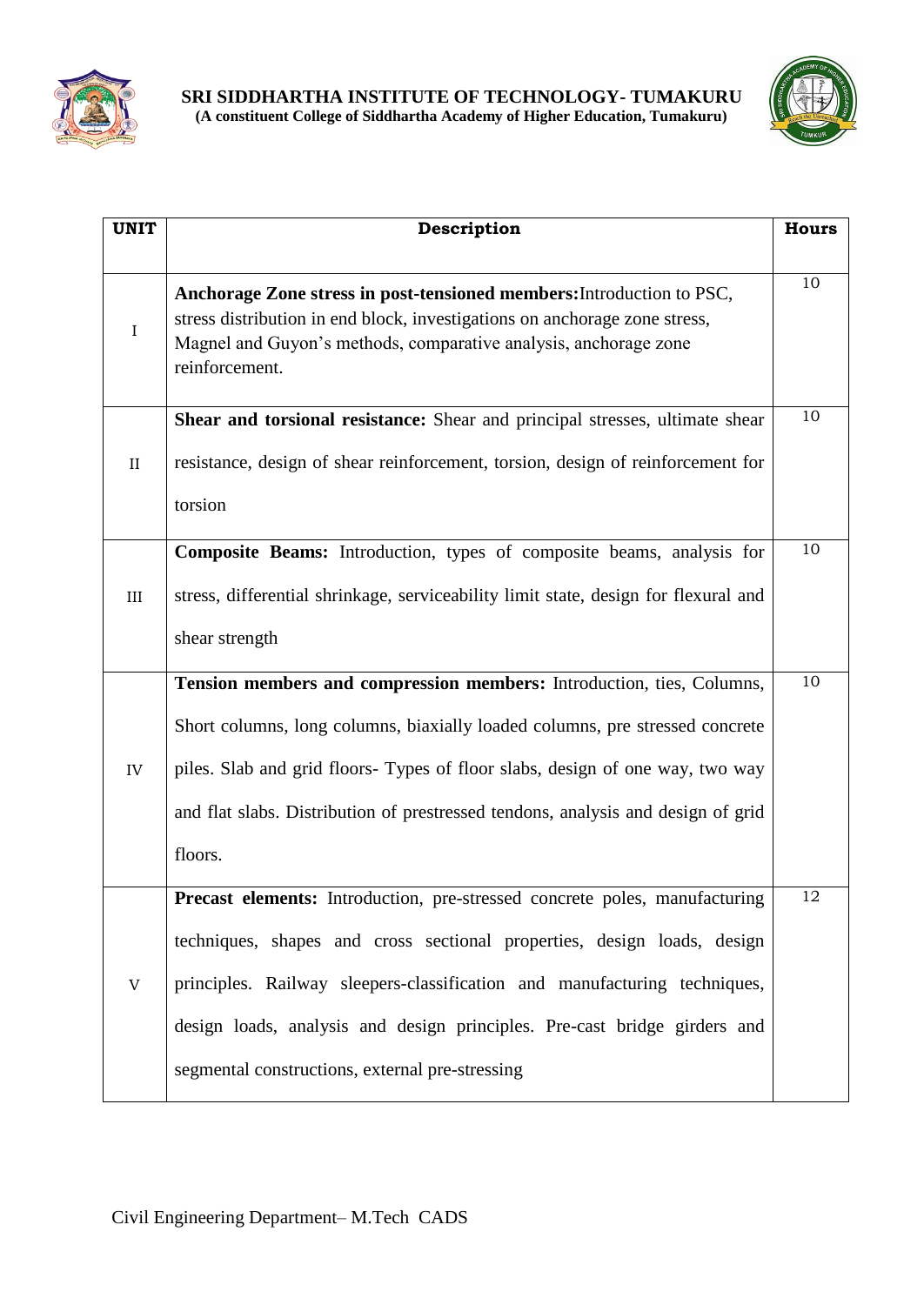



Question paper consists of 08 questions of 20 marks each. Out of 08, students have to answer any 5 full questions.

## **Text Books:**

| S1<br>No         | <b>Text Book title</b>                        | Author                 | <b>Volume and Year</b><br>of Edition    |
|------------------|-----------------------------------------------|------------------------|-----------------------------------------|
| $\mathbf{1}$     | Pre-stressed concrete                         | N.Krishnaraju          | Tata McGraw-<br>Hill, 4rd edition, 2012 |
| $\boldsymbol{2}$ | Design of pre-stressed concrete<br>structures | Lin.T.Y and<br>H.Burns | Wiley<br>John<br>and<br>sons, 1982.     |

| S1<br>No     | <b>Text Book title</b>           | <b>Author</b> | Volume and Year<br>of Edition            |
|--------------|----------------------------------|---------------|------------------------------------------|
| 1            | Pre-stressed concrete structures | .P.Dayaratnam | Oxford and IBH, 5th<br>edition, 1991     |
| $\mathbf{2}$ | Pre-stressed concrete structures | Guyon,        | <b>Contractors Record</b><br>books, 1963 |
| 3            | IS:1343:2012                     |               |                                          |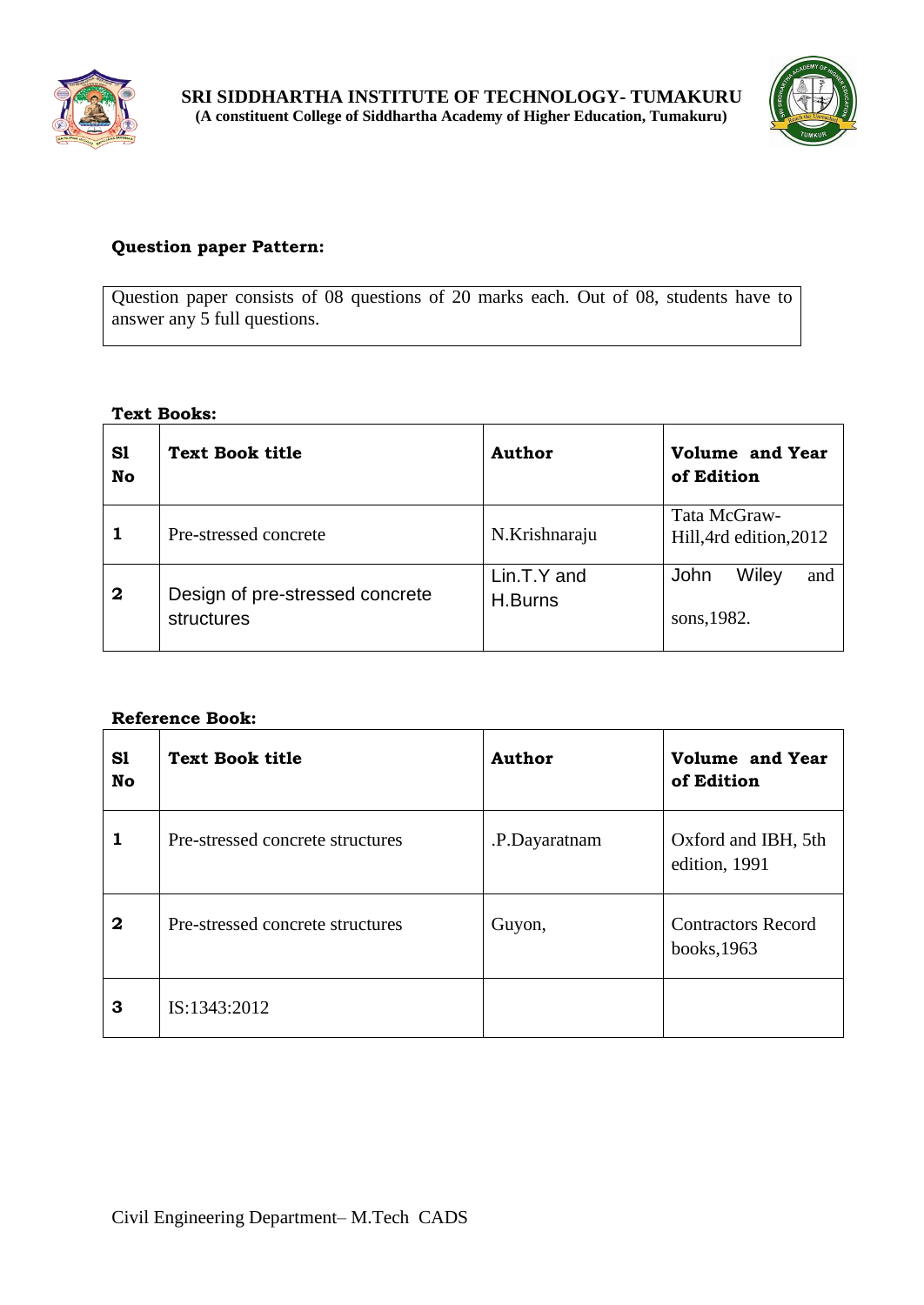



# **Subject Name: ADVANCED R.C. DESIGN**

## **Subject Code: 18MCAD423 L-T-P-C: 4-0-0-4**

## **Course Objective:**

**Course Objectives** 

To make students to understand the advanced of design of RCC and to apply the knowledge of RCC in civil engineering field

| <b>Course</b><br>outcome | Descriptions                                                                                                                                        |
|--------------------------|-----------------------------------------------------------------------------------------------------------------------------------------------------|
| CO <sub>1</sub>          | Students are able to calculate the defections of beam and columns                                                                                   |
| CO2                      | Students are able to estimate the crack width in reinforced concrete<br>members                                                                     |
| CO <sub>3</sub>          | Students are able to design of reinforced concrete deep beams and design<br>of ribbed (voided) slabs and find redistribution of moments of RC beams |
| CO4                      | Students are able to design of reinforced concrete members for fire<br>resistance                                                                   |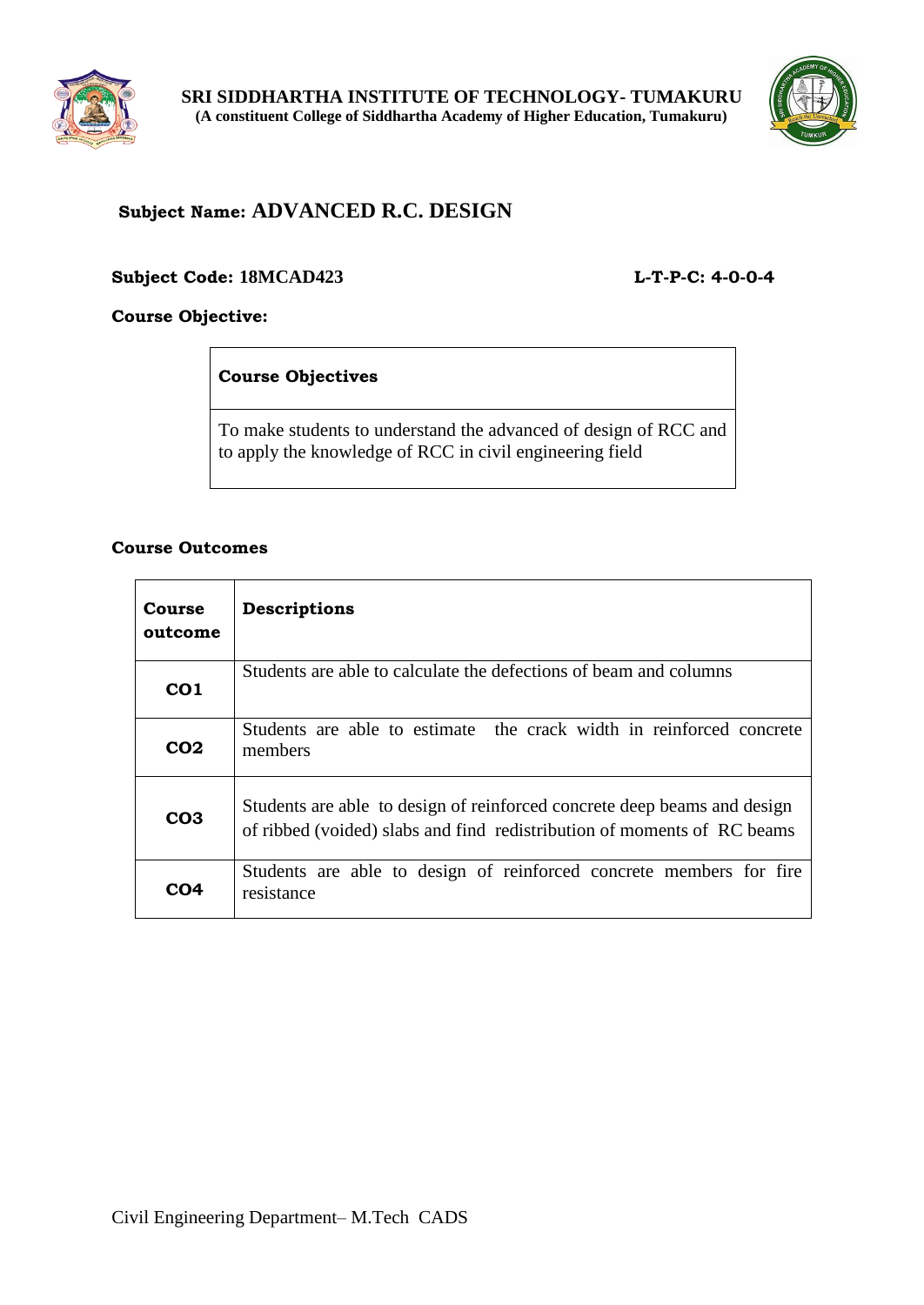



| <b>UNIT</b> | Description                                                                                                                                                                                                                                                                                                                                                                                                                                                                                                                                                                                                                                              | <b>Hours</b> |
|-------------|----------------------------------------------------------------------------------------------------------------------------------------------------------------------------------------------------------------------------------------------------------------------------------------------------------------------------------------------------------------------------------------------------------------------------------------------------------------------------------------------------------------------------------------------------------------------------------------------------------------------------------------------------------|--------------|
| $\rm I$     | <b>Deflection of Reinforced Concrete Beams and Slabs</b><br>Introduction – Short term Deflection of Beams and Slabs – Deflection due to<br>Imposed Loads - Short-term Deflection of Beams due to Applied Loads -<br>Calculation of Deflection by IS 456 – Calculation of Deflection by BS 8110 –<br>Deflection Calculation by Euro code - ACI Simplified Method - Deflection of<br>Continuous Beams by IS 456 - Deflection of Cantilevers - Deflection Slabs                                                                                                                                                                                             | 10           |
| $\rm II$    | <b>Estimation of Crack width in Reinforced Concrete Members</b><br>Introduction – Factors affecting Crack width in Beams – Mechanism of<br>Flexural Cracking - Calculation of Crack widths - Simple Empirical Method -<br>Estimation of Crack width in Beams by IS 457 and BS 8110 – Shrinkage and<br><b>Thermal Cracking</b>                                                                                                                                                                                                                                                                                                                            | 10           |
| $\rm III$   | <b>Redistribution of Moments in Reinforced Concrete Beams</b><br>Introduction –Redistribution of Moments in a Fixed Beam – Positions of<br>Points of Contraflexrues – conditions for Moment Redistribution – Final shape<br>of redistributed bending moment diagram - Moment redistribution for a two-<br>span continuous beam – Advantages and disadvantages of Moment<br>redistribution – Modification of clear distance between bars in beams (for<br>limiting crack width) with redistribution $-$ Moment $-$ curvature ( $M$ -) Relation<br>of Reinforced Concrete sections – ACI conditions for redistribution of<br>negative moments – conclusion | 10           |
| ${\rm IV}$  | Design of Reinforced Concrete Deep Beams and Design of Ribbed<br>(Voided) Slabs: Introduction - Minimum Thickness - Steps of Designing<br>Deep beams – design by IS $456$ – Design according to British practice – ACI<br>procedure for design of deep beams – checking for local failures – Detailing of<br>Deep beams. Design of Ribbed (Voided) Slabs<br>Introduction – Specification regarding the slabs – Analysis of the slabs for<br>moment and shears - Ultimate Moment of Resistance - Design for shear -<br>Deflection – Arrangement of Reinforcements – Corrosion of Steel with Clay<br>blocks                                                | 12           |
| $\mathbf V$ | Design of Reinforced Concrete Members for Fire Resistance: Introduction<br>- ISO 834 Standard Heating Conditions - Grading or Classifications - Effect<br>of High temperature on steel and concrete – Effect of High temperatures on<br>different types of structural members - Fire resistance by structural detailing<br>from tabulated data – Analytical determination of the ultimate bending<br>moment capacity of reinforced concrete beams under fire – other<br>considerations                                                                                                                                                                   | 10           |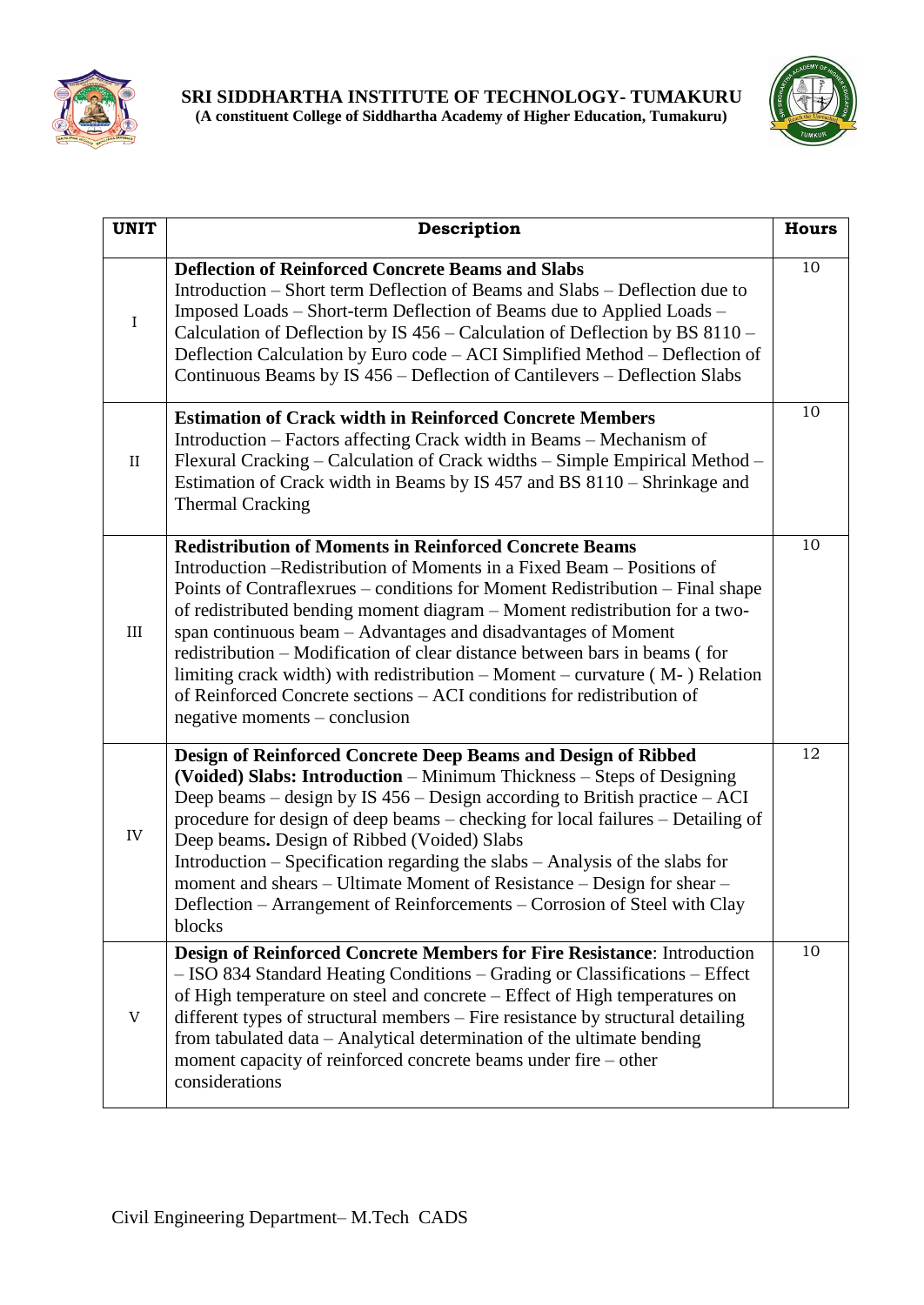



Question paper consists of 08 questions of 20 marks each. Out of 08, students have to answer any 5 full questions.

## **Text Books:**

| S1<br>No     | <b>Text Book title</b>                             | <b>Author</b> | <b>Volume and Year</b><br>of Edition |
|--------------|----------------------------------------------------|---------------|--------------------------------------|
|              | Advanced Reinforced Concrete design                | P.C. Varghese | 2 <sup>nd</sup> edition 2002         |
| $\mathbf{2}$ | Advanced R.C. Design                               | Krishna Raju  | 3rd edition 2016                     |
| 3            | Design of Reinforced Concrete<br><b>Structures</b> | N Subramanian | 2013                                 |

| S1<br>No    | <b>Text Book title</b>                                         | Author                     | Volume and Year<br>of Edition |
|-------------|----------------------------------------------------------------|----------------------------|-------------------------------|
|             | <b>Ultimate Strength Design for Structural</b><br>Concrete     | Ramakrishnan, V.           | 1969                          |
| $\mathbf 2$ | Limit State theory and design of<br><b>Reinforced Concrete</b> | Karve, S.R. and Shah<br>V. | 5 <sup>th</sup> edition 2010  |
| З           | <b>Reinforced and Prestressed Concrete</b>                     | Evans R.H                  | 3rd edition 1987              |